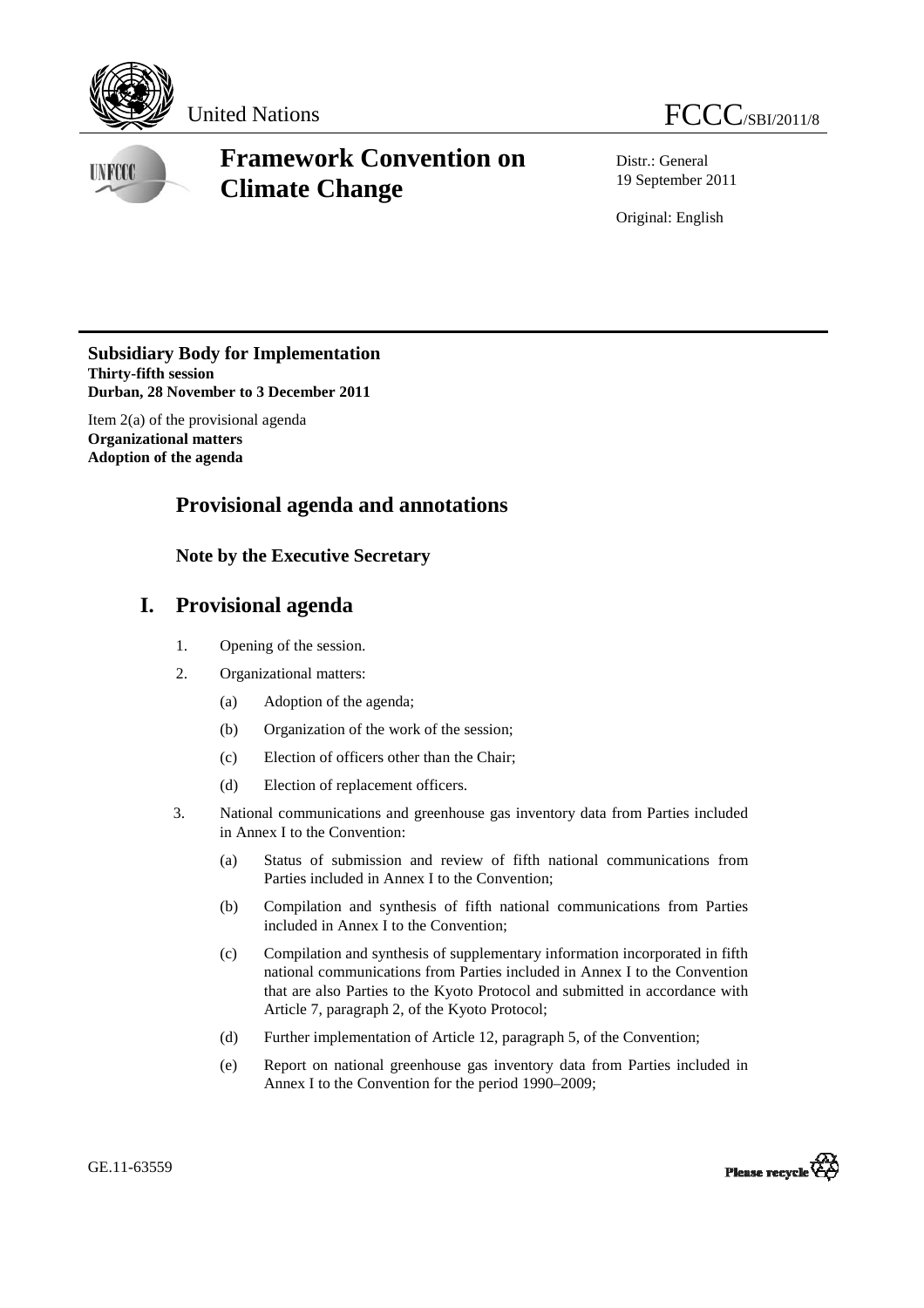- (f) Annual compilation and accounting report for Annex B Parties under the Kyoto Protocol for 2011.
- 4. National communications from Parties not included in Annex I to the Convention:
	- (a) Work of the Consultative Group of Experts on National Communications from Parties not included in Annex I to the Convention;
	- (b) Information contained in national communications from Parties not included in Annex I to the Convention: $<sup>1</sup>$ </sup>
	- (c) Further implementation of Article 12, paragraph 5, of the Convention;
	- (d) Provision of financial and technical support.
- 5. Financial mechanism of the Convention:
	- (a) Report of the Global Environment Facility to the Conference of the Parties and additional guidance to the Global Environment Facility;
	- (b) Least Developed Countries Fund: support for the implementation of elements of the least developed countries work programme other than national adaptation programmes of action;
	- (c) Other matters.
- 6. Matters relating to Article 4, paragraphs 8 and 9, of the Convention:
	- (a) Progress on the implementation of decision 1/CP.10;
	- (b) Matters relating to the least developed countries.
- 7. National adaptation plans:<sup>2</sup>
	- (a) A process to enable least developed country Parties to formulate and implement national adaptation plans, building upon their experience in preparing and implementing national adaptation programmes of action;<sup>3</sup>
	- (b) Modalities and guidelines for least developed country Parties and other developing country Parties to employ the modalities formulated to support national adaptation plans.<sup>4</sup>
- 8. Approaches to address loss and damage associated with climate change impacts in developing countries that are particularly vulnerable to the adverse effects of climate change to enhance adaptive capacity<sup>5</sup>
	- Activities to be undertaken under the work programme.
- 9. Matters relating to Article 3, paragraph 14, of the Kyoto Protocol.
- 10. Forum on the impact of the implementation of response measures at the thirty-fourth and thirty-fifth sessions of the subsidiary bodies, with the objective of developing a work programme under the Subsidiary Body for Scientific and Technological Advice and the Subsidiary Body for Implementation to address these impacts, with a view to adopting, at the seventeenth session of the Conference of the Parties,

<sup>&</sup>lt;u>1</u> At the thirty-fourth session of the Subsidiary Body for Implementation (SBI), there was no consensus to include this item on the agenda. It was therefore held in abeyance. On a proposal by the Chair, the SBI decided to include this item on the provisional agenda for its thirty-fifth session.

Decision 1/CP.16, paragraphs 15–18.

<sup>3</sup> Decision 1/CP.16, paragraphs 15, 17, 18.

<sup>4</sup> Decision 1/CP.16, paragraphs 15–18.

<sup>5</sup> Decision 1/CP.16, paragraphs 26–29.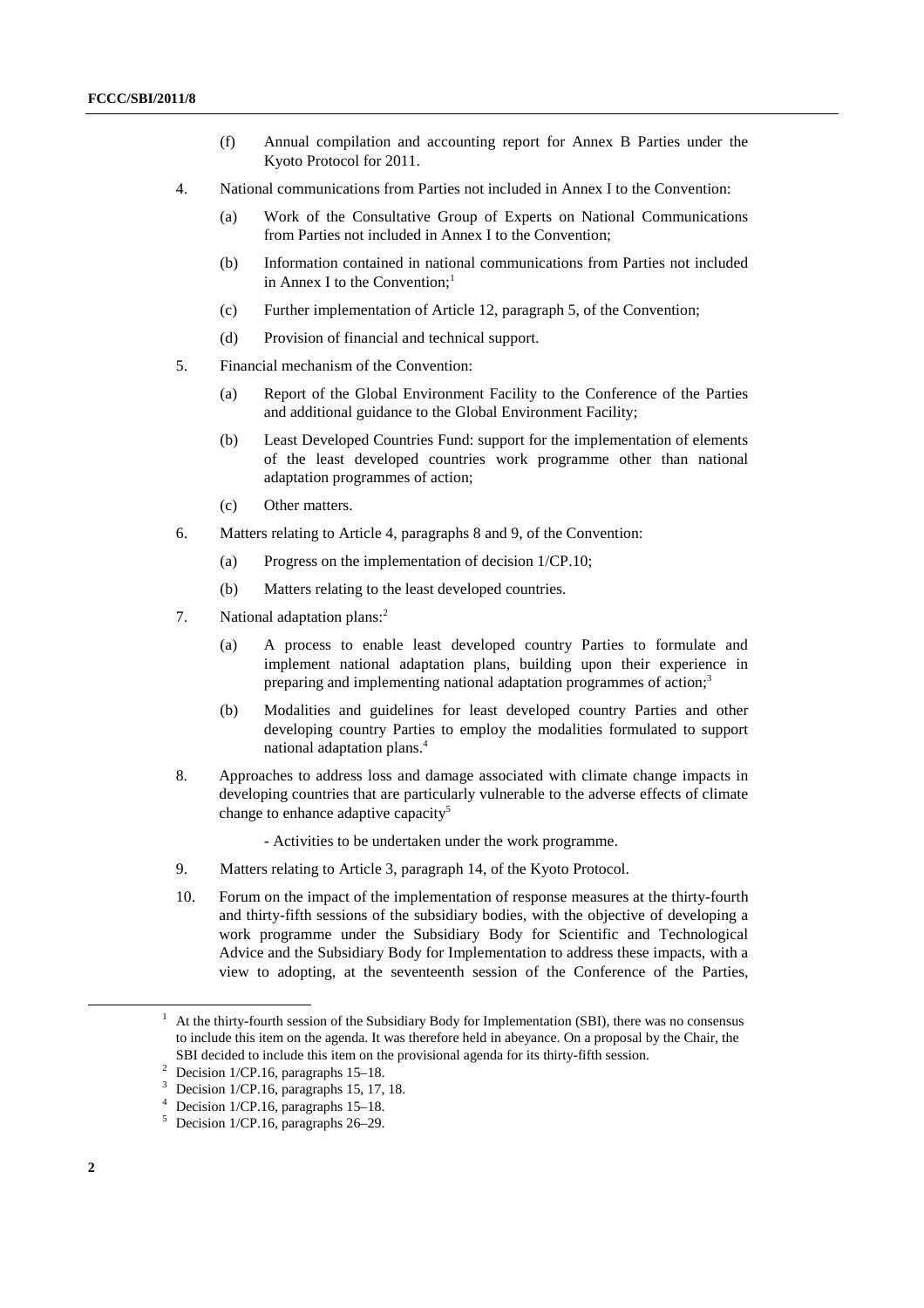modalities for the operationalization of the work programme and a possible forum on response measures.<sup>6</sup>

- 11. Development and transfer of technologies.
- 12. Capacity-building under the Convention.
- 13. Capacity-building under the Kyoto Protocol.
- 14. Report of the administrator of the international transaction log under the Kyoto Protocol.
- 15. Amendment of the Kyoto Protocol in respect of procedures and mechanisms relating to compliance.
- 16. Procedures, mechanisms and institutional arrangements for appeals against the decisions of the Executive Board of the clean development mechanism.
- 17. Administrative, financial and institutional matters:
	- (a) Budget performance for the biennium 2010–2011;
	- (b) Continuing review of the functions and operations of the secretariat;
	- (c) Implementation of the Headquarters Agreement.
- 18. Other matters.
- 19. Report on the session.

### **II. Annotations to the provisional agenda**

### **1. Opening of the session**

1. The thirty-fifth session of the Subsidiary Body for Implementation (SBI) will be opened by the Chair on Monday, 28 November 2011.

### **2. Organizational matters**

#### (a) Adoption of the agenda

2. The provisional agenda, prepared by the Executive Secretary in consultation with the Chair, will be presented for adoption.

| $\mid FCCC/SBI/2011/8$ | Provisional agenda and annotations. Note by the |
|------------------------|-------------------------------------------------|
|                        | <i>Executive Secretary</i>                      |

#### (b) Organization of the work of the session

3. *Background*: The thirty-fifth session of the SBI will be held from 28 November to 3 December 2011 in conjunction with the seventeenth session of the Conference of the Parties (COP) and the seventh session of the Conference of the Parties serving as the meeting of the Parties to the Kyoto Protocol (CMP). A detailed schedule of the session will be posted on the UNFCCC website.

4. Given that six bodies will be meeting during the sessional period, the time available for contact groups and informal consultations will be limited. To maximize the use of

 <sup>6</sup> Decision 1/CP.16, paragraph 93.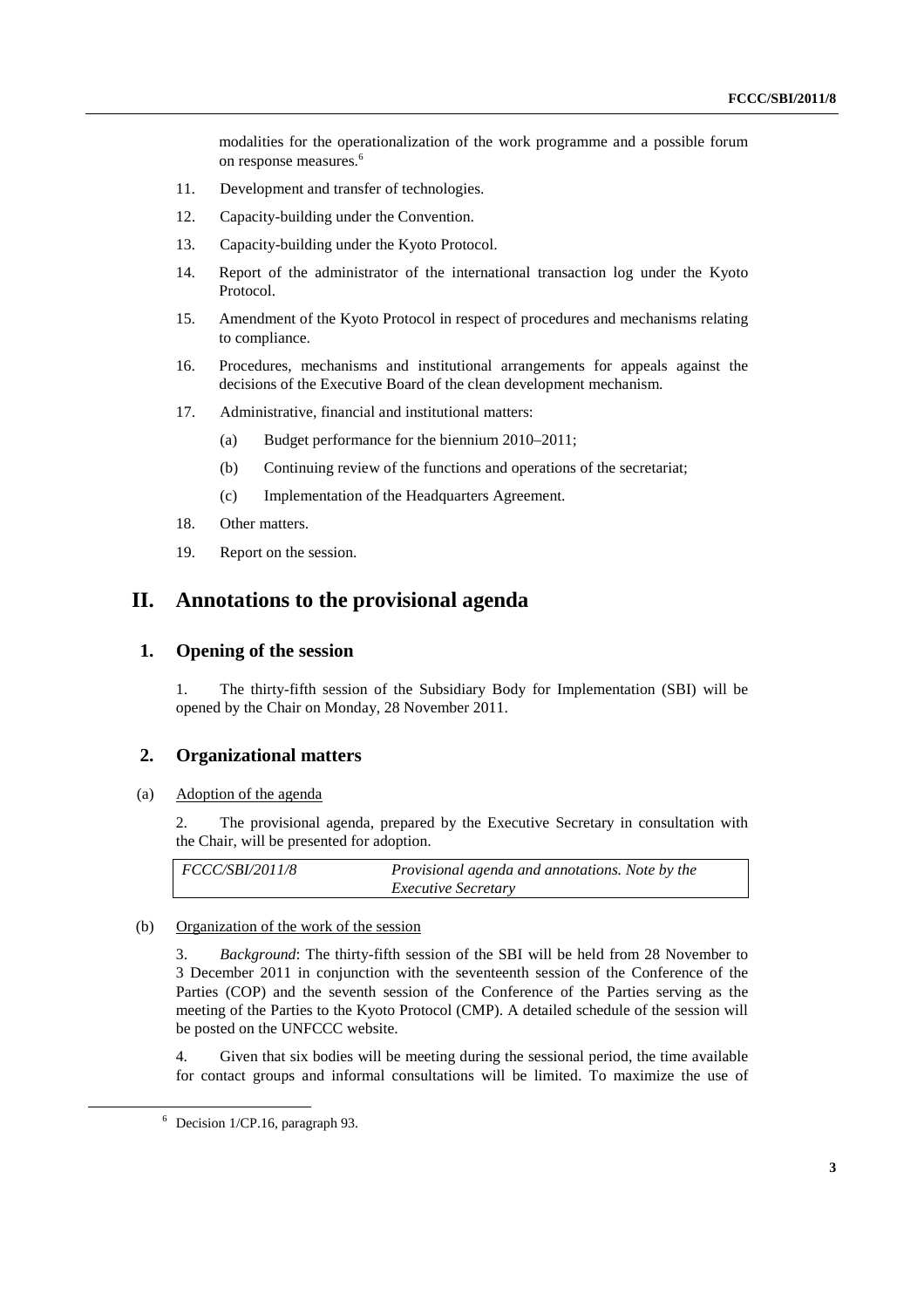meeting time, the Chairs may, in consultation with Parties, propose time-saving measures. To this end, the Chair suggests that only delegations speaking on behalf of a group of Parties make brief remarks during the opening plenary.

5. The session will be organized taking into account, to the extent possible, the related recommendations of the SBI at its previous sessions.<sup>7</sup> In order to enable delegations to participate fully in other meetings taking place in parallel, the SBI will be invited to conduct its deliberations as efficiently as possible, including optimizing the time used for plenary and for informal negotiations, and to finish its work within the time foreseen. Items that are not concluded at this session will be forwarded to the SBI for consideration at its thirty-sixth or thirty-seventh session.

6. The Subsidiary Body for Scientific and Technological Advice (SBSTA), at its thirtyfourth session, requested the secretariat to organize a joint SBSTA/SBI in-session workshop to consider the outcomes of the Nairobi work programme on impacts, vulnerability and adaptation to climate change in order to highlight the scientific, technical and socio-economic aspects most relevant to the SBI. This joint workshop will be held during the thirty-fifth sessions of the subsidiary bodies.

7. Parties are invited to refer to the overview of the session posted on the UNFCCC website and to consult the Daily Programme, published during the session, for a detailed and up-to-date schedule of the work of the SBI, as well as for more information on mandated in-session events.

8. When considering relevant agenda items, Parties are further invited to take into account information contained in document FCCC/SB/2007/INF.2.

9. *Action*: The SBI will be invited to agree on the organization of the work of the session.

| FCCC/SBI/2011/8 | Provisional agenda and annotations. Note by the |
|-----------------|-------------------------------------------------|
|                 | <i>Executive Secretary</i>                      |

#### (c) Election of officers other than the Chair

10. *Background*: Pursuant to rule 27 of the draft rules of procedure<sup>8</sup> being applied, the SBI shall elect its Vice-Chair and Rapporteur. At the request of the President of the COP, consultations on the nomination of officers of the SBI, together with consultations on the election of members of the other bodies of the Convention and its Kyoto Protocol, were initiated at SBI 34. If necessary, further consultations will be held during the thirty-fifth session. The current officers of the SBI will remain in office until their successors are elected. Parties are invited to recall decision 36/CP.7 and to give active consideration to the nomination of women for elective posts.

11. *Action*: The SBI will be invited to elect its officers at the earliest opportunity following the completion of consultations.

#### (d) Election of replacement officers

12. *Background*: Pursuant to Article 15, paragraph 3, of the Kyoto Protocol, when the SBI exercises its functions with regard to matters concerning the Kyoto Protocol, any member of its Bureau representing a State that is a Party to the Convention but, at that time, not a Party to the Kyoto Protocol shall be replaced by an additional member to be elected by and from among the Parties to the Protocol. If necessary, further consultations with the coordinators of the regional groups will be undertaken.

 <sup>7</sup> <sup>7</sup> FCCC/SBI/2011/7, paragraph 167, and FCCC/SBI/2010/10, paragraphs 164 and 165.

FCCC/CP/1996/2.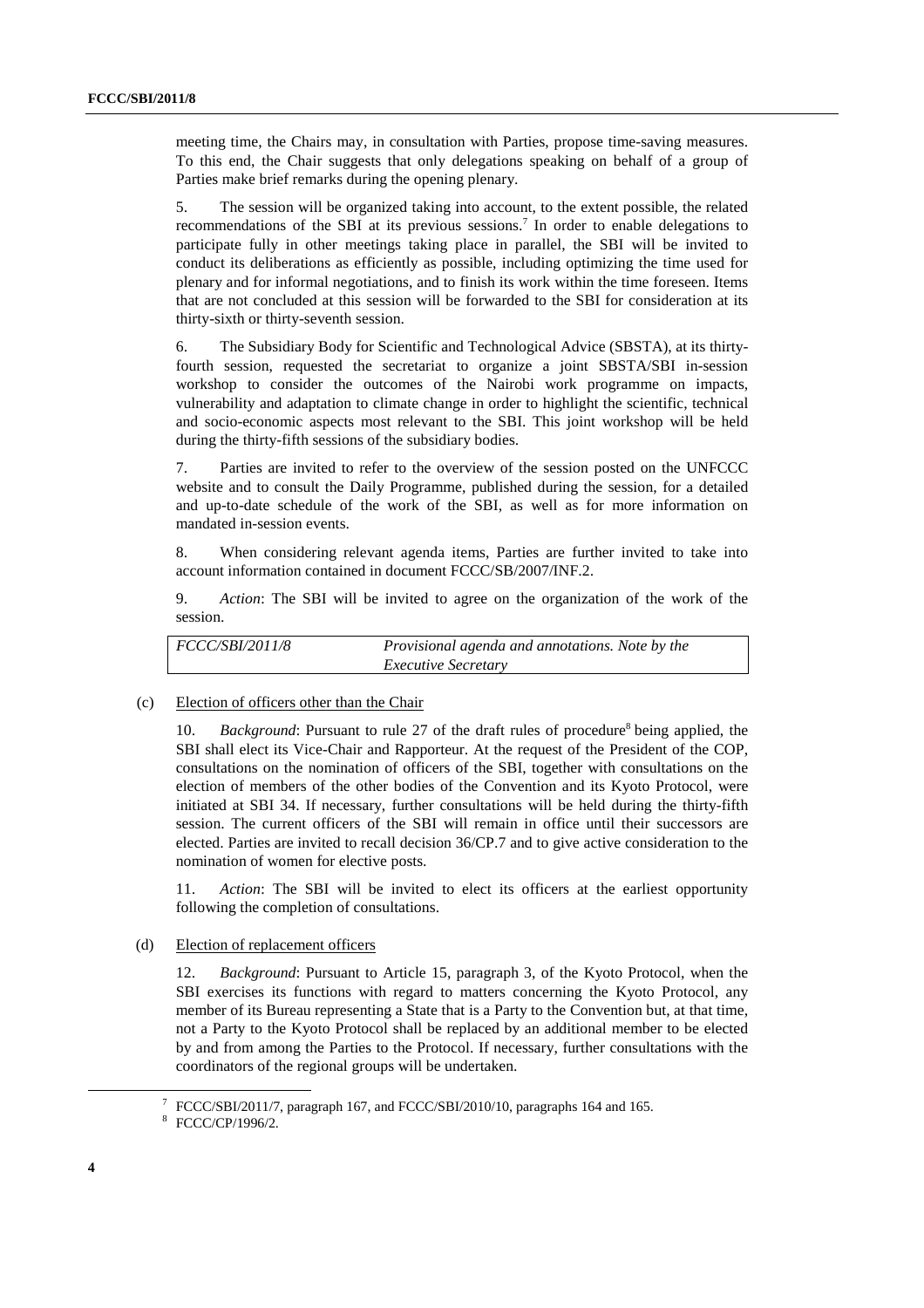13. *Action*: If necessary, the SBI will be invited to elect additional officers to replace the Vice-Chair and/or Rapporteur representing a State that is a Party to the Convention but not a Party to the Kyoto Protocol.

### **3. National communications and greenhouse gas inventory data from Parties included in Annex I to the Convention**

 (a) Status of submission and review of fifth national communications from Parties included in Annex I to the Convention

14. *Background*: The COP, by decision 10/CP.13, requested Parties included in Annex I to the Convention (Annex I Parties) to submit to the secretariat a fifth national communication (NC5) by 1 January 2010 in accordance with Article 12, paragraphs 1 and 2, of the Convention. As of 19 September 2011, the secretariat had received 40 NC5s from Annex I Parties. The NC5 of Turkey had not yet been received.

15. In accordance with decision 9/CP.16, each national communication submitted by an Annex I Party is subject to an in-depth in-country review. In addition, the secretariat prepares a compilation and synthesis of these national communications, for consideration by the COP.

16. In accordance with decision 22/CMP.1, each national communication submitted under the Kyoto Protocol by an Annex I Party shall be subject to a scheduled in-country review. In addition, by decision 10/CMP.6, the CMP requested the secretariat to organize centralized reviews of the NC5s of Parties with total greenhouse gas (GHG) emissions of less than 50 million tonnes of carbon dioxide equivalent (excluding land use, land-use change and forestry) according to their most recent GHG inventory submission, with the exception of Parties included in Annex II to the Convention, for which the secretariat will organize in-country in-depth reviews, and with the exception of Parties that request an incountry in-depth review.

17. *Action*: The SBI will be invited to take note of document FCCC/SBI/2011/INF.8.

| <i>FCCC/SBI/2011/INF.8</i> | Status of submission and review of fifth national |
|----------------------------|---------------------------------------------------|
|                            | communications. Note by the secretariat           |

#### (b) Compilation and synthesis of fifth national communications from Parties included in Annex I to the Convention

18. *Background*: The COP, by decision 9/CP.16, requested the secretariat to prepare the compilation and synthesis of the NC5s submitted by Annex I Parties, for consideration by the COP at its seventeenth session.

19. The SBI initiated its consideration of the compilation and synthesis of the NC5s at its thirty-fourth session and agreed to continue its consideration of this matter at its thirtyfifth session.<sup>9</sup>

20. *Action*: The SBI will be invited to continue its consideration of the compilation and synthesis of the NC5s submitted by Annex I Parties, with a view to preparing a draft decision on this matter for adoption by the COP at its seventeenth session.

 <sup>9</sup> <sup>9</sup> FCCC/SBI/2011/7, paragraph 18.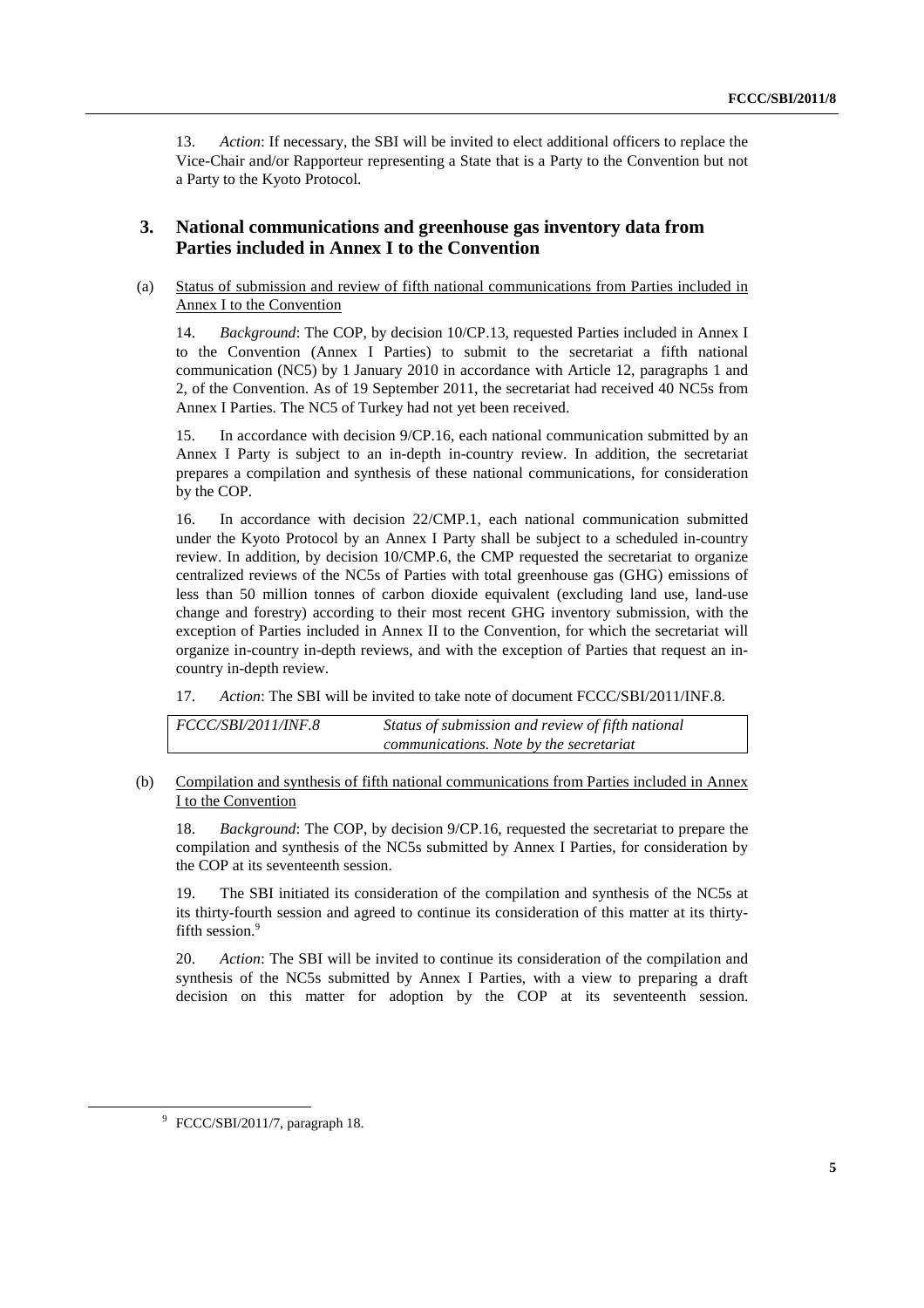| <b>FCCC/SBI/2011/INF.1</b> | Compilation and synthesis of fifth national<br>communications. Executive summary. Note by the<br>secretariat                                                                                                                                                                                         |
|----------------------------|------------------------------------------------------------------------------------------------------------------------------------------------------------------------------------------------------------------------------------------------------------------------------------------------------|
| FCCC/SBI/2011/INF.1/Add.1  | Compilation and synthesis of fifth national<br>communications. Note by the secretariat. Addendum.<br>Policies, measures, and past and projected future<br>greenhouse gas emission trends of Parties included in<br>Annex <i>I</i> to the Convention                                                  |
| FCCC/SBI/2011/INF.1/Add.2  | Compilation and synthesis of fifth national<br>communications. Note by the secretariat. Addendum.<br>Financial resources, technology transfer, vulnerability,<br>adaptation and other issues relating to the<br>implementation of the Convention by Parties included in<br>Annex I to the Convention |

 (c) Compilation and synthesis of supplementary information incorporated in fifth national communications from Parties included in Annex I to the Convention that are also Parties to the Kyoto Protocol and submitted in accordance with Article 7, paragraph 2, of the Kyoto Protocol

21. *Background*: The CMP, by decision 22/CMP.1,<sup>10</sup> requested the secretariat to prepare a compilation and synthesis of the national communications of all Annex I Parties that are also Parties to the Kyoto Protocol, in accordance with the relevant decisions of the COP and the CMP. The CMP, by decision 10/CMP.6, requested the secretariat to prepare the compilation and synthesis of supplementary information incorporated in the NC5s submitted in accordance with Article 7, paragraph 2, of the Kyoto Protocol, for consideration by the CMP at its seventh session.

22. The report prepared by the secretariat is contained in document FCCC/SBI/2011/INF.2. This document should be considered in conjunction with document FCCC/SBI/2011/INF.1 and Add.1 and 2, which compiles and synthesizes the NC5s submitted by Annex I Parties.

23. The SBI initiated its consideration of the compilation and synthesis of supplementary information incorporated in the NC5s at its thirty-fourth session and agreed to continue its consideration of this matter at its thirty-fifth session. $11$ 

24. *Action*: The SBI will be invited to continue its consideration of the compilation and synthesis of supplementary information incorporated in the NC5s, with a view to preparing a draft decision on this matter for adoption by the CMP at its seventh session.

| <i>FCCC/SBI/2011/INF.2</i> | Compilation and synthesis of supplementary information  |
|----------------------------|---------------------------------------------------------|
|                            | incorporated in fifth national communications submitted |
|                            | in accordance with Article 7, paragraph 2, of the Kyoto |
|                            | Protocol. Note by the secretariat                       |

#### (d) Further implementation of Article 12, paragraph 5, of the Convention

25. *Background*: Article 12, paragraph 5, of the Convention refers in part to the frequency of submission of national communications. The SBI initiated its consideration of the further implementation of Article 12, paragraph 5, at its thirty-third session,<sup>12</sup> continued

<sup>&</sup>lt;sup>10</sup> Decision 22/CMP.1, annex, paragraph 146.

<sup>11</sup> FCCC/SBI/2011/7, paragraph 18.

<sup>12</sup> FCCC/SBI/2010/27, paragraph 19.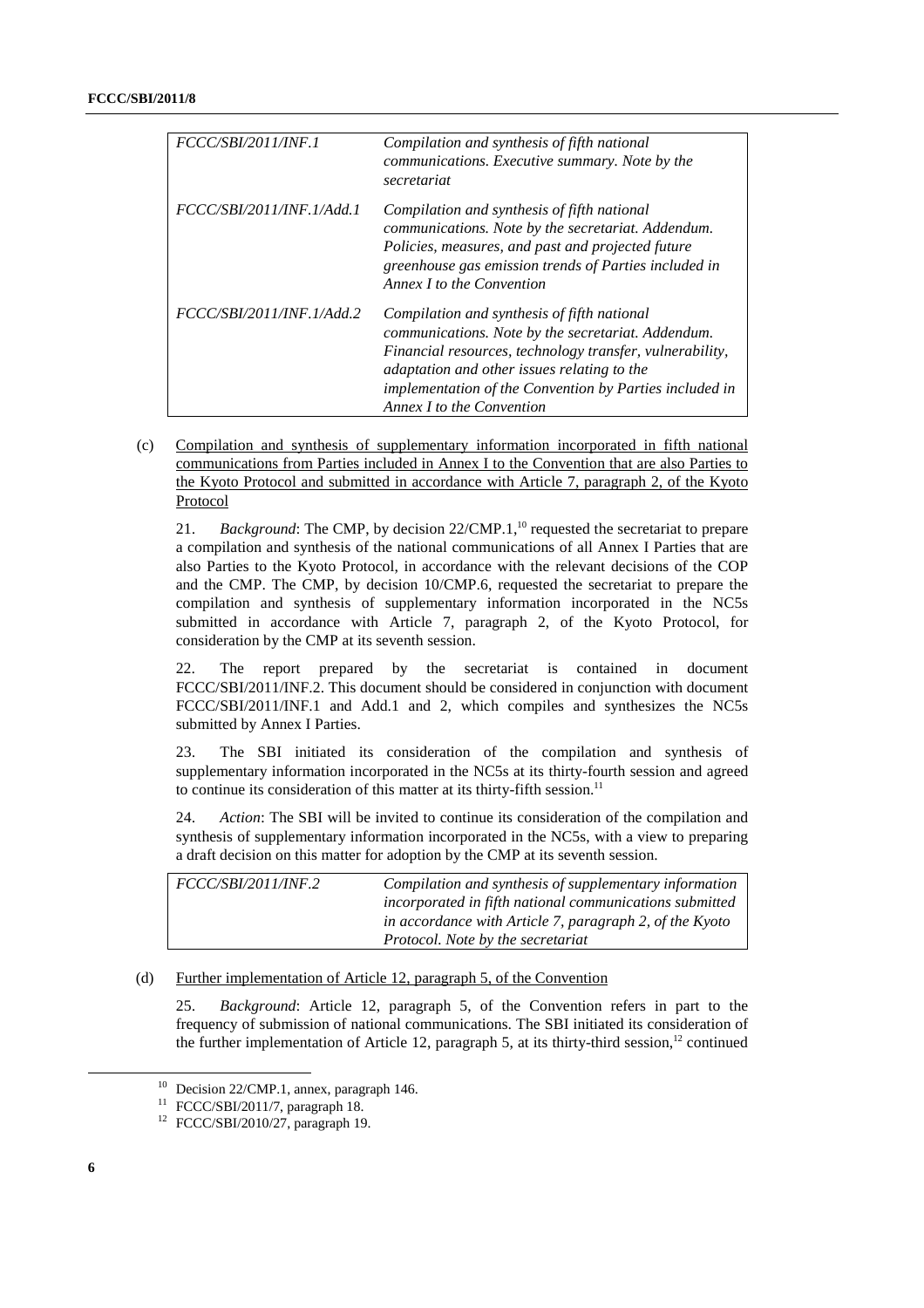this consideration at its thirty-fourth session and agreed to continue its consideration of this matter at its thirty-fifth session.<sup>13</sup>

- 26. *Action*: The SBI will be invited to continue its consideration of this matter.
- (e) Report on national greenhouse gas inventory data from Parties included in Annex I to the Convention for the period 1990–2009

27. *Background*: The COP, by decision 19/CP.8,<sup>14</sup> requested the secretariat to provide information relating to GHG inventory data submitted by Annex I Parties, taken from the latest available inventory submissions, for consideration by the COP and the subsidiary bodies. The secretariat has prepared such a document annually since 2003. This year's document covers 1990–2009.

28. *Action*: The SBI will be invited to take note of document FCCC/SBI/2011/9.

| <i>FCCC/SBI/2011/9</i> | National greenhouse gas inventory data for the period |
|------------------------|-------------------------------------------------------|
|                        | 1990–2009. Note by the secretariat                    |

 (f) Annual compilation and accounting report for Annex B Parties under the Kyoto Protocol for 2011

29. *Background*: In accordance with decision 13/CMP.1, the secretariat has published annual compilation and accounting reports since 2008. These reports are forwarded to the CMP, the Compliance Committee and each Party concerned. The latest report is for 2011.

30. The CMP, at its sixth session, took note of the compilation and accounting reports for Annex B Parties under the Kyoto Protocol for 2009 and 2010.

31. *Action*: The SBI will be invited to consider the information contained in the 2011 report, with a view to forwarding the results of its consideration to the CMP at its seventh session.

*FCCC/KP/CMP/2011/8 and Add.1 Annual compilation and accounting report for Annex B Parties under the Kyoto Protocol for 2011. Note by the secretariat*

### **4. National communications from Parties not included in Annex I to the Convention**

 (a) Work of the Consultative Group of Experts on National Communications from Parties not included in Annex I to the Convention

32. *Background*: The SBI, at its thirty-fourth session, welcomed the recommendations made by the Consultative Group of Experts on National Communications from Parties not included in Annex I to the Convention (CGE) in its progress report on elements to be considered in a future revision of the UNFCCC guidelines for the preparation of national communications from Parties not included in Annex I to the Convention (non-Annex I Parties) and encouraged Parties to take into account these recommendations in such a future revision.<sup>15</sup>

33. It also welcomed the technical report of the CGE on the common challenges, options and case studies/best practices available to countries and possible means of facilitating the

 <sup>13</sup> FCCC/SBI/2011/7, paragraph 23.

<sup>&</sup>lt;sup>14</sup> Annex to the decision, contained in FCCC/CP/2002/8, paragraphs 42 and 43.

<sup>15</sup> FCCC/SBI/2011/7, paragraph 30.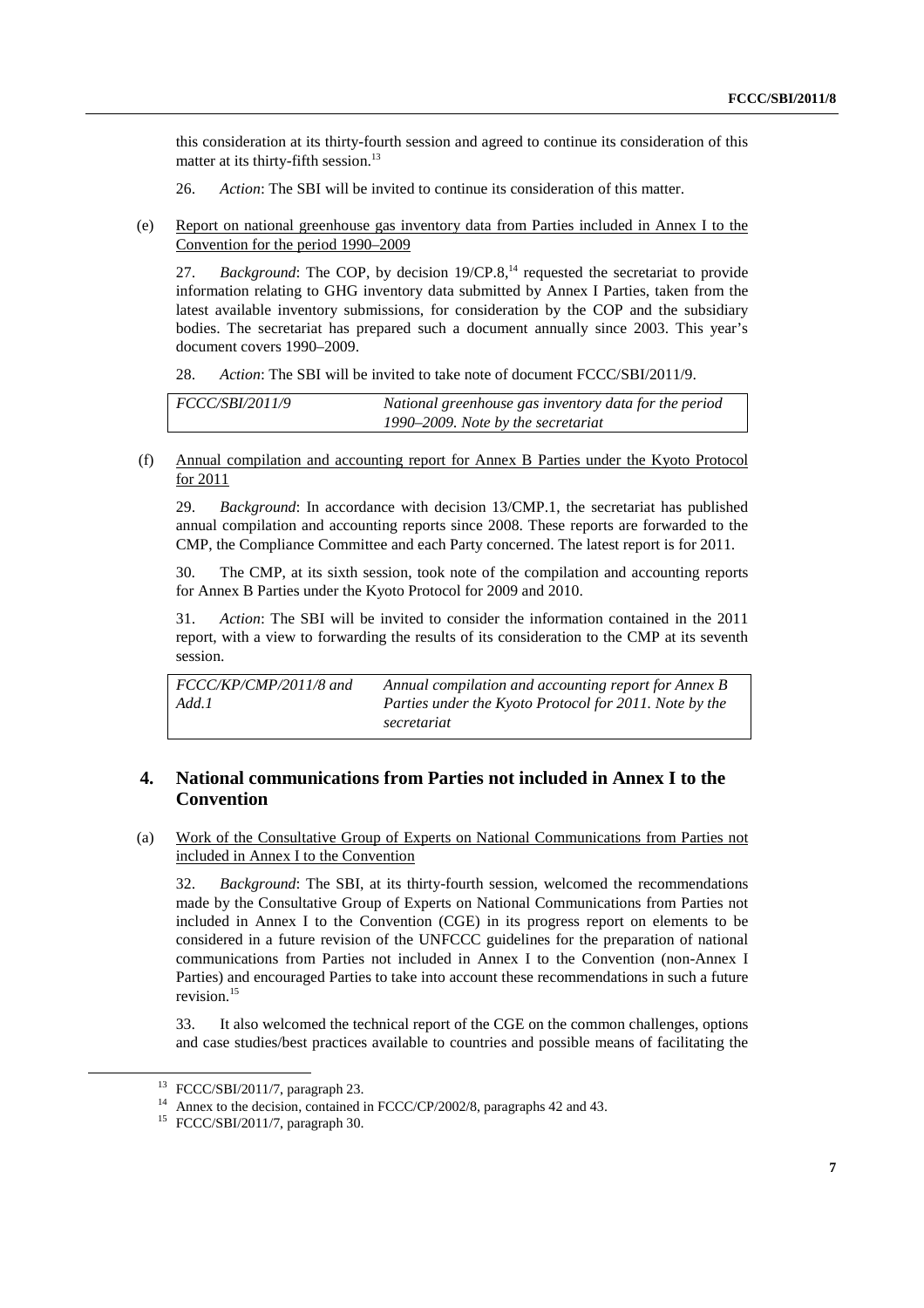development and long-term sustainability of processes for the preparation of national communications. It encouraged Parties and/or relevant organizations, as appropriate, in providing assistance to non-Annex I Parties, to take into consideration the recommendations provided in the report.<sup>16</sup>

34. The CGE will report on the outcomes of its workshop on facilitating the development and long-term sustainability of processes for the preparation of national communications, including GHG inventories, held in Bonn, Germany, in June 2011, and on its GHG inventory training workshop for the Latin America and Caribbean region, which was held in September 2011 in Santiago, Chile. It will also report on progress made in the implementation of its activities in 2011.

35. The SBI noted that the term and mandate of the CGE and the need for the continuation of the group shall be reviewed by the COP at its seventeenth session.<sup>17</sup>

36. *Action*: The SBI will be invited to consider the progress report on the work of the CGE with a view to making recommendations to the COP at its seventeenth session on the term and mandate of the CGE.

| <i>FCCC/SBI/2011/10</i> | Progress report on the work of the Consultative Group<br>of Experts on National Communications from Parties<br>not included in Annex I to the Convention. Note by the<br>secretariat                                                                                                                                                                                                                                                                                  |
|-------------------------|-----------------------------------------------------------------------------------------------------------------------------------------------------------------------------------------------------------------------------------------------------------------------------------------------------------------------------------------------------------------------------------------------------------------------------------------------------------------------|
| FCCC/SBI/2011/10/Add.1  | Progress report on the work of the Consultative Group<br>of Experts on National Communications from Parties<br>not included in Annex I to the Convention. Note by the<br>secretariat. Addendum. Report on the workshop on<br>facilitating the development and long-term sustainability<br>of processes, and the establishment and maintenance of<br>national technical teams, for the preparation of national<br>communications, including greenhouse gas inventories |
| FCCC/SBI/2011/10/Add.2  | Progress report on the work of the Consultative Group<br>of Experts on National Communications from Parties<br>not included in Annex I to the Convention. Note by the<br>secretariat. Addendum. Report on the workshop on<br>greenhouse gas inventory hands-on training for the<br>Latin America and Caribbean region                                                                                                                                                 |

 (b) Information contained in national communications from Parties not included in Annex I to the Convention<sup>18</sup>

37. *Background*: At SBI 24, some Parties proposed that, in accordance with the requirements of Article 10, paragraph 2, of the Convention, the SBI consider the information communicated by non-Annex I Parties in all of their national communications.<sup>19</sup>

38. *Action*: The SBI will be invited to provide guidance on how to further develop the process for considering the information contained in national communications from non-

 <sup>16</sup> FCCC/SBI/2011/7, paragraph 31.

<sup>&</sup>lt;sup>17</sup> Decision 5/CP.15, paragraph 6.

At the thirty-fourth session of the SBI, there was no consensus to include this item on the agenda. It was therefore held in abeyance. On a proposal by the Chair, the SBI decided to include this item on the provisional agenda for its thirty-fifth session.<br><sup>19</sup> FCCC/SBI/2006/11, paragraph 32.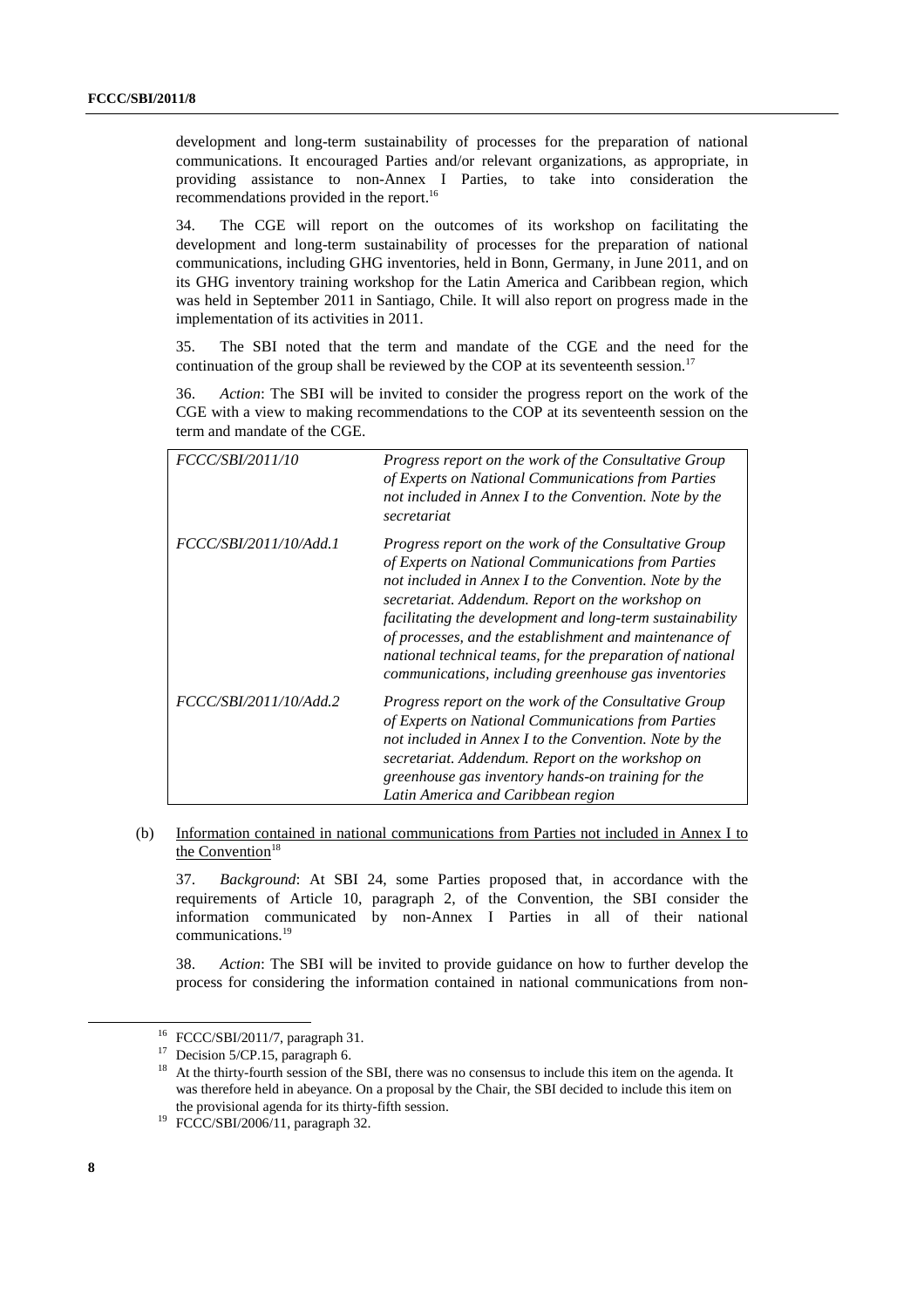Annex I Parties, in accordance with the requirements of Article 10, paragraph 2, of the Convention.

(c) Further implementation of Article 12, paragraph 5, of the Convention

39. *Background*: The COP, by decision 8/CP.11, decided to discuss the further implementation of Article 12, paragraph 5, of the Convention at its fifteenth session. At its thirty-first session, the SBI agreed to defer its consideration of this sub-item to its next session,<sup>20</sup> at which it agreed to continue its consideration at its thirty-third session.<sup>21</sup> At its thirty-third and thirty-fourth sessions, it could not reach agreement on this issue and agreed to continue its consideration at its thirty-fifth session. $^{22}$ 

40. *Action*: The SBI will be invited to continue its consideration of this matter.

#### (d) Provision of financial and technical support

41. *Background*: The COP, by decision 10/CP.2, paragraph 1(b), requested the secretariat to make available to the SBI, at each of its sessions, details of the financial support made available to non-Annex I Parties by the Global Environment Facility (GEF) for the preparation of their national communications. The SBI, at its thirty-fourth session, invited the GEF to continue to provide information on its activities relating to the preparation of national communications from non-Annex I Parties, including information on the dates of approval of funding and disbursement of funds, as well as on the approximate date of completion of the draft national communications and the approximate date of submission of the national communications.<sup>23</sup>

42. The SBI also invited non-Annex I Parties to make submissions, by 19 September 2011, on the detailed costs incurred by non-Annex I Parties, including in-kind contributions, for the preparation of their most recent national communications and on the financial resources received through the GEF. The SBI requested the secretariat to compile these submissions in a document to be considered by the SBI at its thirty-fifth session.<sup>24</sup>

43. *Action*: The SBI will be invited to consider the documents below, and to make recommendations thereon.

| FCCC/CP/2011/7       | Report of the Global Environment Facility to the<br>Conference of the Parties. Note by the secretariat                                                                                                                                                                                                                               |
|----------------------|--------------------------------------------------------------------------------------------------------------------------------------------------------------------------------------------------------------------------------------------------------------------------------------------------------------------------------------|
| FCCC/SBI/2011/INF.9  | Information on financial support provided by the Global<br>Environment Facility for the preparation of national<br>communications from Parties not included in Annex I to<br>the Convention. Note by the secretariat                                                                                                                 |
| FCCC/SBI/2011/MISC.4 | Information by Parties not included in Annex I to the<br>Convention on the detailed costs incurred, including in-<br>kind contributions, for the preparation of their most<br>recent national communications, and on the financial<br>resources received through the Global Environment<br><b>Facility.</b> Submissions from Parties |

 <sup>20</sup> FCCC/SBI/2009/15, paragraph 20.

<sup>21</sup> FCCC/SBI/2010/10, paragraph 28.

<sup>22</sup> FCCC/SBI/2011/7, paragraph 40.

<sup>23</sup> FCCC/SBI/2011/7, paragraph 45.

<sup>24</sup> FCCC/SBI/2011/7, paragraph 48.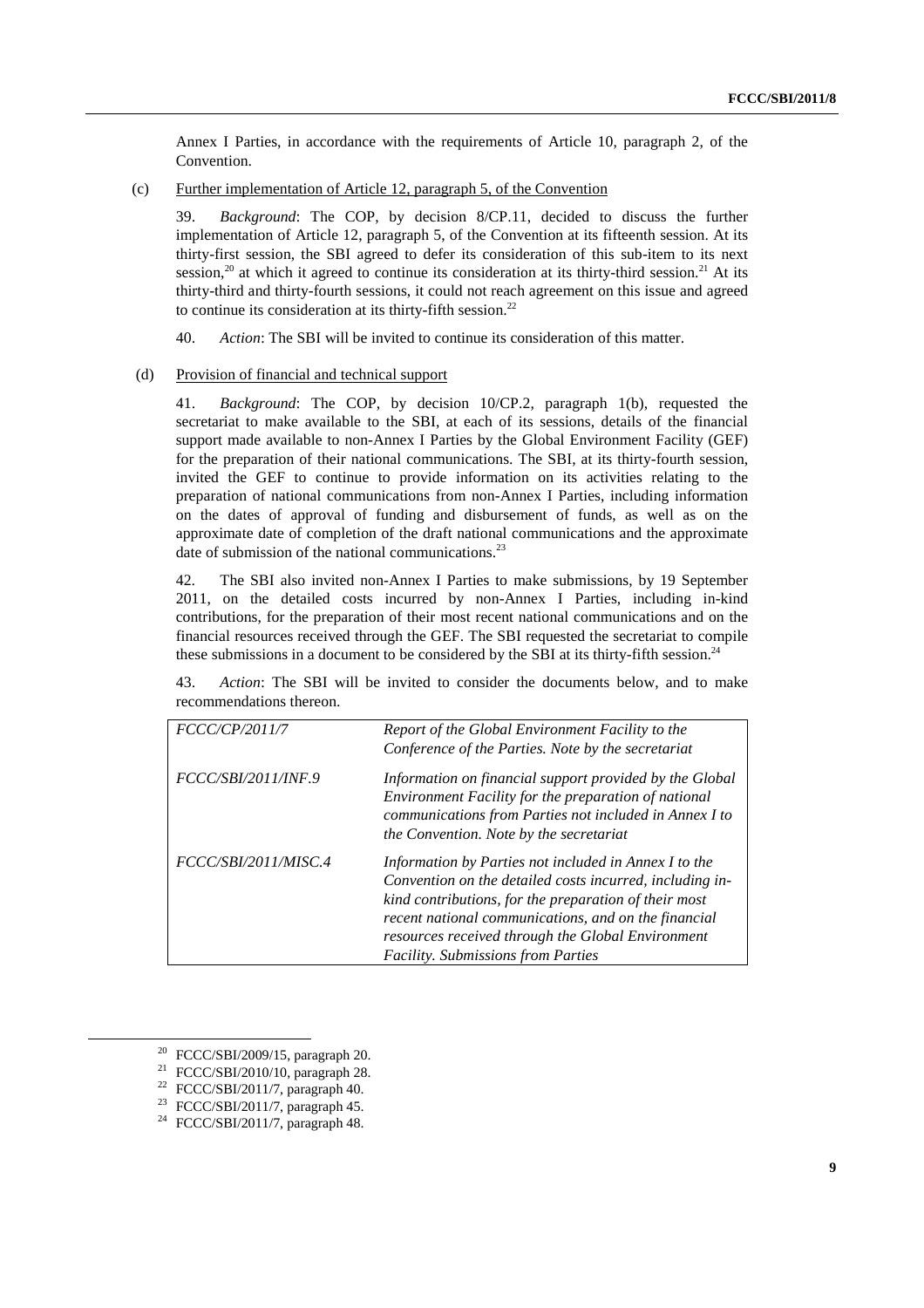### **5. Financial mechanism of the Convention**

 (a) Report of the Global Environment Facility to the Conference of the Parties and additional guidance to the Global Environment Facility

44. *Background*: The memorandum of understanding between the COP and the GEF Council, annexed to decision 12/CP.2, provides, inter alia, that the GEF will make available to the COP annual reports and other official public documentation on the implementation of COP guidance to the GEF. The COP, by decision 4/CP.14, requested the GEF to continue to provide, in its annual report to the COP, information responsive to guidance of the COP.

45. The COP, by decision 2/CP.16, invited Parties to submit to the secretariat annually views and recommendations on elements to be taken into account in developing guidance to the GEF. It also requested the GEF, in its regular report to the COP, to include information on the steps it has taken to implement the guidance it provided.

46. *Action*: The SBI will be invited to consider the documents below and to make recommendations thereon.

| <i>FCCC/CP/2011/7</i> | Report of the Global Environment Facility to the<br>Conference of the Parties. Note by the secretariat                                      |
|-----------------------|---------------------------------------------------------------------------------------------------------------------------------------------|
| FCCC/SBI/2011/MISC.5  | Views on elements to be taken into account in developing<br>guidance to the Global Environment Facility.<br><b>Submissions from Parties</b> |

 (b) Least Developed Countries Fund: support for the implementation of elements of the least developed countries work programme other than national adaptation programmes of action

47. *Background:* The COP, by decision 5/CP.14, provided further guidance to the GEF, as an operating entity of the financial mechanism of the Convention operating the Least Developed Countries Fund (LDCF), and requested it, in parallel to supporting the ongoing implementation of the national adaptation programmes of action (NAPA), to facilitate the implementation of the remaining elements of the least developed countries (LDCs) work programme. The COP reiterated this request by decision 5/CP.16. The SBI, at its thirtyfourth session, considered this issue. However, Parties were unable to conclude its consideration. It was requested, at the concluding plenary of SBI 34, that discussion on this issue be continued at SBI 35.25

48. *Action*: The SBI will be invited to continue considering the request of the COP for the GEF to facilitate the implementation of the remaining elements of the LDC work programme and to recommend further guidance for the operation of the LDCF for adoption, as appropriate, by the COP at its seventeenth session.

| FCCC/CP/2011/7          | Report of the Global Environment Facility to the<br>Conference of the Parties. Note by the secretariat                                                            |
|-------------------------|-------------------------------------------------------------------------------------------------------------------------------------------------------------------|
| <i>FCCC/SBI/2010/26</i> | Report on the eighteenth meeting of the Least Developed<br>Countries Expert Group. Note by the secretariat                                                        |
| FCCC/SBI/2010/17        | Synthesis report on the national adaptation programme<br>of action process, including operation of the Least<br>Developed Countries Fund. Note by the secretariat |
| FCCC/SBI/2010/MISC.9    | Information on the preparation and implementation of<br>national adaptation programmes of action, including on                                                    |

25 FCCC/SBI/2011/7, paragraph 53.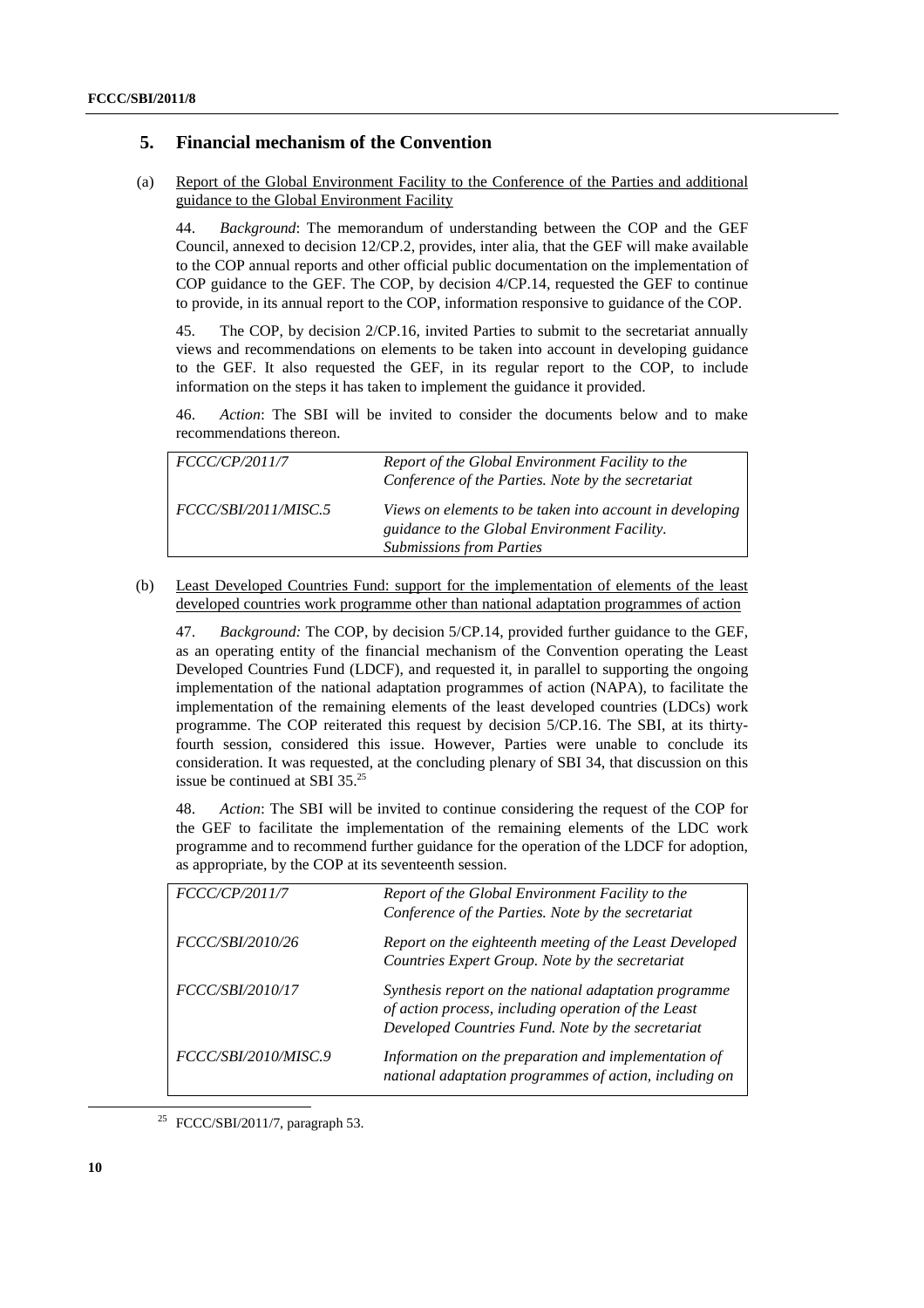*accessing funds from the Least Developed Countries Fund. Submissions from Parties and relevant organizations* 

(c) Other matters

49. *Background*: The SBI, at its thirty-fourth session, noted the information related to additional funding needs identified in the 2010 updated Global Climate Observing System (GCOS) implementation plan and emphasized the importance of ensuring that these needs be taken into account in the future financial architecture of the Convention, recognizing that their funding is also being processed through multiple existing channels, including those under other specialized programmes, such as GCOS, and other conventions.<sup>26</sup>

50. The SBI invited the GEF, as an operating entity of the financial mechanism, to clarify in its annual report to the COP at its seventeenth session whether the activities in decision 5/CP.7, paragraph 7(a)(iv), fall within its mandate.<sup>27</sup>

51. The SBI also invited Parties to submit to the secretariat, by 19 September 2011, information on support provided to developing country Parties and activities undertaken to strengthen existing and, where needed, establish national and regional systematic observation and monitoring networks, for compilation into a miscellaneous document for consideration by the SBI at its thirty-fifth session.<sup>28</sup>

52. The SBI also requested the secretariat to compile, into an information document, the information from national communications from Annex I Parties and the submissions from Parties referred to in paragraph 51 above.

53. *Action*: The SBI will be invited to consider the documents below and to make recommendations thereon.

| FCCC/SBI/2011/MISC.6  | Information on the support provided to developing<br>country Parties and on activities undertaken to<br>strengthen existing, and to establish, national and<br>regional systematic observation and monitoring<br>networks. Submissions from Parties |
|-----------------------|-----------------------------------------------------------------------------------------------------------------------------------------------------------------------------------------------------------------------------------------------------|
| FCCC/SBI/2011/INF.10  | Support provided to developing country Parties and<br>activities undertaken to strengthen existing and, where<br>needed, establish national and regional systematic<br>observation and monitoring networks. Note by the<br>secretariat              |
| <i>FCCC/CP/2011/7</i> | Report of the Global Environment Facility to the<br>Conference of the Parties. Note by the secretariat                                                                                                                                              |

### **6. Matters relating to Article 4, paragraphs 8 and 9, of the Convention**

#### (a) Progress on the implementation of decision 1/CP.10

54. *Background*: The SBI, at its thirty-fourth session, agreed to continue its consideration of the progress on the implementation of decision 1/CP.10 at its thirty-fifth session on the basis of the draft decision text contained in document FCCC/SBI/2010/10,

 $26$  FCCC/SBI/2011/7, paragraph 59.

<sup>&</sup>lt;sup>27</sup> FCCC/SBI/2011/7, paragraph 60.

<sup>28</sup> FCCC/SBI/2011/7, paragraph 61.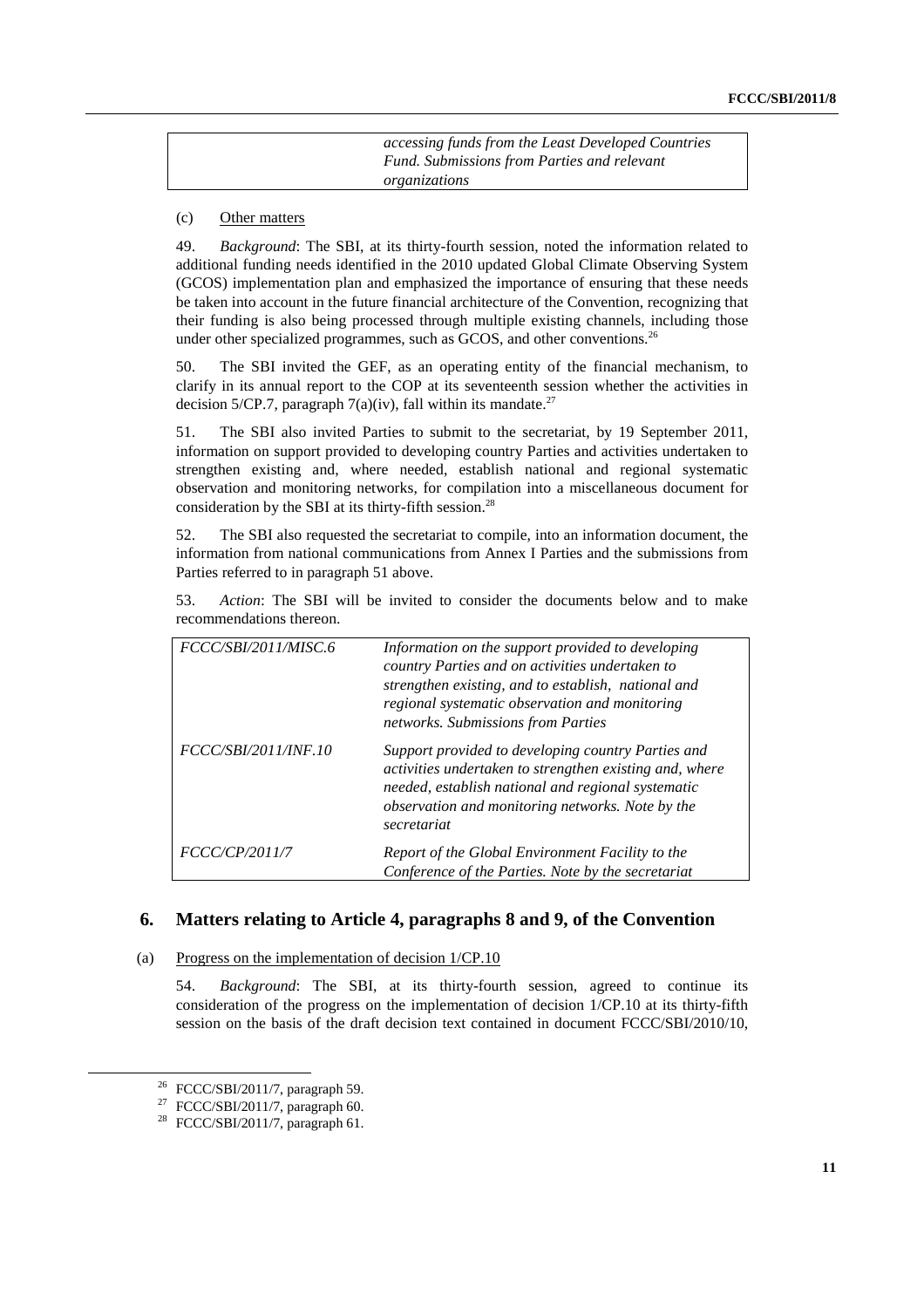annex IV, taking into account relevant decisions adopted by the COP at its sixteenth session, with a view to recommending a draft decision for adoption by the COP.<sup>29</sup>

55. At its thirty-third session, the SBI agreed on interim actions, including the organization of two workshops.30 The workshop on promoting risk management approaches on the specific needs and concerns of developing country Parties arising from the impact of the implementation of response measures will take place in Bonn on 21 September 2011, and will be held back to back with the joint workshop on Article 2, paragraph 3, and Article 3, paragraph 14, of the Kyoto Protocol (see para. 73 below). The workshop to identify challenges and gaps in the implementation of risk management approaches to the adverse effects of climate change will take place in Lima, Peru, from 10 to 12 October 2011.

56. *Action*: The SBI will be invited to consider, including in the light of relevant decisions adopted by the COP at its sixteenth session, the draft decision text as referred to in paragraph 54 above, with a view to recommending a draft decision for adoption by the COP.

| FCCC/SBI/2011/INF.11 | Report on the workshop to identify challenges and gaps in<br>the implementation of risk management approaches to the<br>adverse effects of climate change. Note by the secretariat                                                      |
|----------------------|-----------------------------------------------------------------------------------------------------------------------------------------------------------------------------------------------------------------------------------------|
| FCCC/SBI/2011/INF.12 | Report on the workshop on promoting risk management<br>approaches on the specific needs and concerns of<br>developing country Parties arising from the impact of the<br>implementation of response measures. Note by the<br>secretariat |

#### (b) Matters relating to the least developed countries

57. *Background*: The SBI, at its thirty-fourth session, endorsed the work programme of the Least Developed Countries Expert Group (LEG) for 2011–2012 and requested the LEG to report on its work to the SBI at each of its sessions, in accordance with decision  $6/CP.16.<sup>31</sup>$ 

58. In accordance with its mandate, the LEG is scheduled to conduct its  $20<sup>th</sup>$  meeting, in Vientiane, Lao People's Democratic Republic, from 12 to 14 September 2011, where it will review progress in implementing its work programme for 2011–2012, taking into account further guidance provided on its work programme at SBI 34.<sup>32</sup> At that meeting, the LEG will also consider the technical paper mandated under its work programme<sup>33</sup> on identification and implementation of medium- and long-term adaptation activities in LDCs, taking into account processes of integrating adaptation into national development planning, as well as sector-wide and programmatic approaches.

| 59. |                   |  |  |  |  | Action: The SBI will be invited to consider the documents below and to provide |  |  |
|-----|-------------------|--|--|--|--|--------------------------------------------------------------------------------|--|--|
|     | guidance thereon. |  |  |  |  |                                                                                |  |  |

| FCCC/SBI/2011/11      | Report on the twentieth meeting of the Least Developed<br>Countries Expert Group. Note by the secretariat                             |
|-----------------------|---------------------------------------------------------------------------------------------------------------------------------------|
| <i>FCCC/TP/2011/7</i> | Identification and implementation of medium- and long-<br>term adaptation activities in least developed countries.<br>Technical paper |

 <sup>29</sup> FCCC/SBI/2011/7, paragraph 77.

<sup>30</sup> FCCC/SBI/2010/27, paragraphs 86–90.

FCCC/SBI/2011/7, paragraph 88.

<sup>32</sup> FCCC/SBI/2011/7, paragraph 88.

<sup>33</sup> FCCC/SBI/2011/4, paragraph 49(a).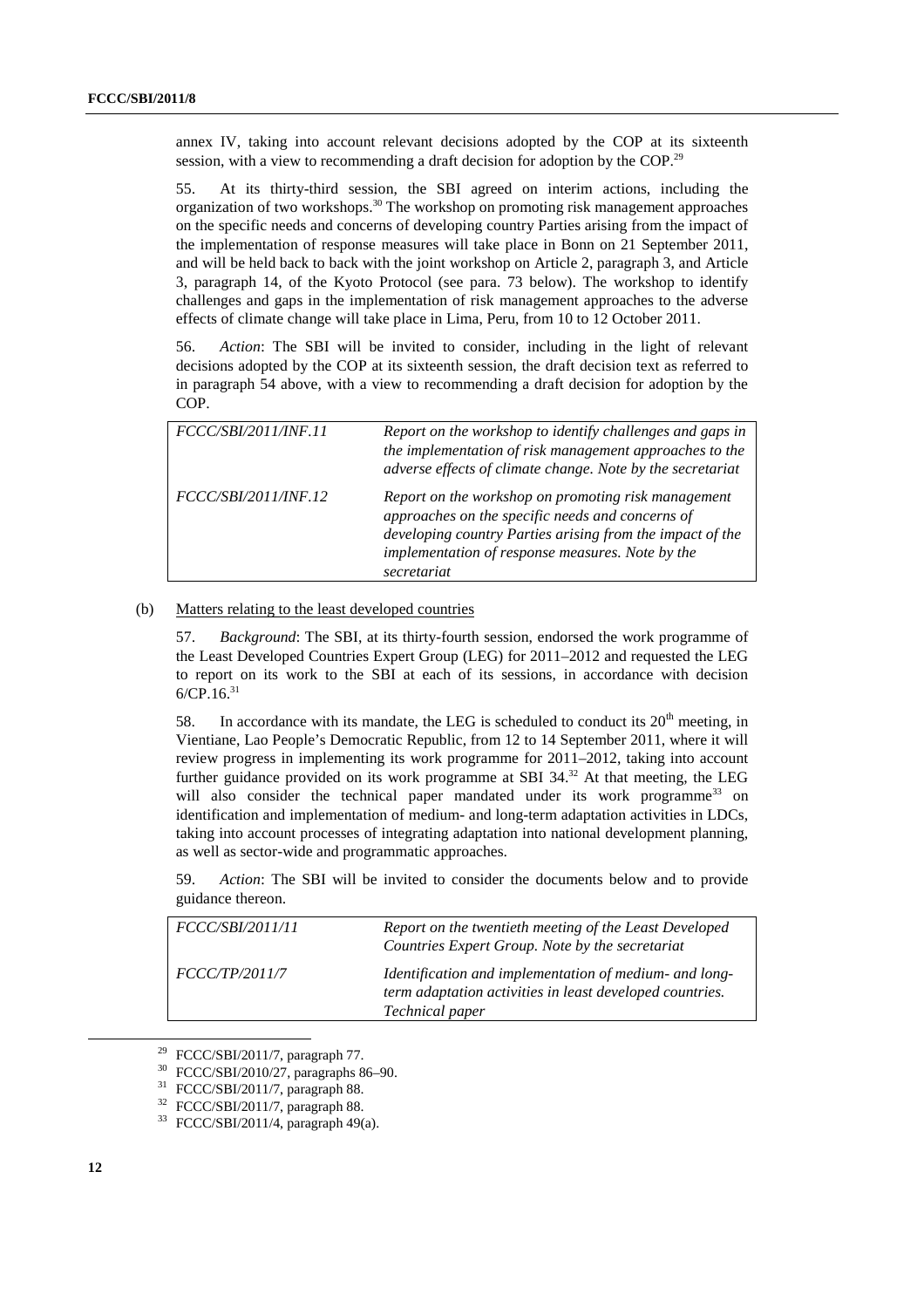### **7. National adaptation plans**<sup>34</sup>

- (a) A process to enable least developed country Parties to formulate and implement national adaptation plans, building upon their experience in preparing and implementing national adaptation programmes of action<sup>35</sup>
- (b) Modalities and guidelines for least developed country Parties and other developing country Parties to employ the modalities formulated to support national adaptation plans<sup>36</sup>

60. *Background*: The COP, by decision 1/CP.16, established the Cancun Adaptation Framework, with the objective of enhancing action on adaptation, including through international cooperation and coherent consideration of matters relating to adaptation under the Convention.<sup>37</sup>

61. By the same decision, the COP invited all Parties to enhance action on adaptation under the Cancun Adaptation Framework, and decided to establish a process to enable LDC Parties to formulate and implement national adaptation plans, building upon the experience gained in preparing and implementing their NAPAs, as a means of identifying medium- and long-term adaptation needs and developing and implementing strategies and programmes to address those needs.38

62. The COP invited other developing country Parties to employ the modalities formulated to support the national adaptation plans in the elaboration of their planning effort referred to in paragraph 61 above.<sup>39</sup>

63. In addition, the COP requested the SBI to elaborate modalities and guidelines for the provisions of paragraphs 61 and 62 above, for adoption by the COP at its seventeenth session.<sup>40</sup>

64. The SBI, at its thirty-fourth session, initiated its consideration of this matter and requested the secretariat to explore the possibility of convening an expert meeting, subject to the availability of resources, on the process as well as modalities and guidelines for the formulation and implementation of national adaptation plans.<sup>41</sup> The expert meeting took place in Vientiane from 15 to 17 September 2011.

65. The SBI also requested the secretariat to prepare a report on the expert meeting referred to in paragraph  $64$  above.<sup>42</sup>

66. It invited Parties and relevant organizations to submit to the secretariat, by 15 August 2011 and as input to the possible expert meeting mentioned in paragraph 64 above, their views on the process to enable LDC Parties to formulate and implement national adaptation plans, as well as the modalities and guidelines for LDC Parties and other developing country Parties to employ the modalities formulated to support national adaptation plans.<sup>43</sup> It requested the secretariat to prepare a synthesis report based on these submissions.<sup>44</sup>

Decision 1/CP.16, paragraphs 15, 17 and 18.

<sup>&</sup>lt;sup>34</sup> Decision 1/CP.16, paragraphs 15–18.

 $^{36}$  Decision 1/CP.16, paragraphs 15–18.

 $^{37}$  Decision 1/CP.16, paragraph 13.

 $38$  Decision 1/CP.16, paragraph 15.

Decision 1/CP.16, paragraph 16.

<sup>40</sup> Decision 1/CP.16, paragraph 17.

<sup>41</sup> FCCC/SBI/2011/7, paragraph 98.

<sup>42</sup> FCCC/SBI/2011/7, paragraph 99.

<sup>43</sup> FCCC/SBI/2011/7, paragraph 100.

<sup>44</sup> FCCC/SBI/2011/7, paragraph 101.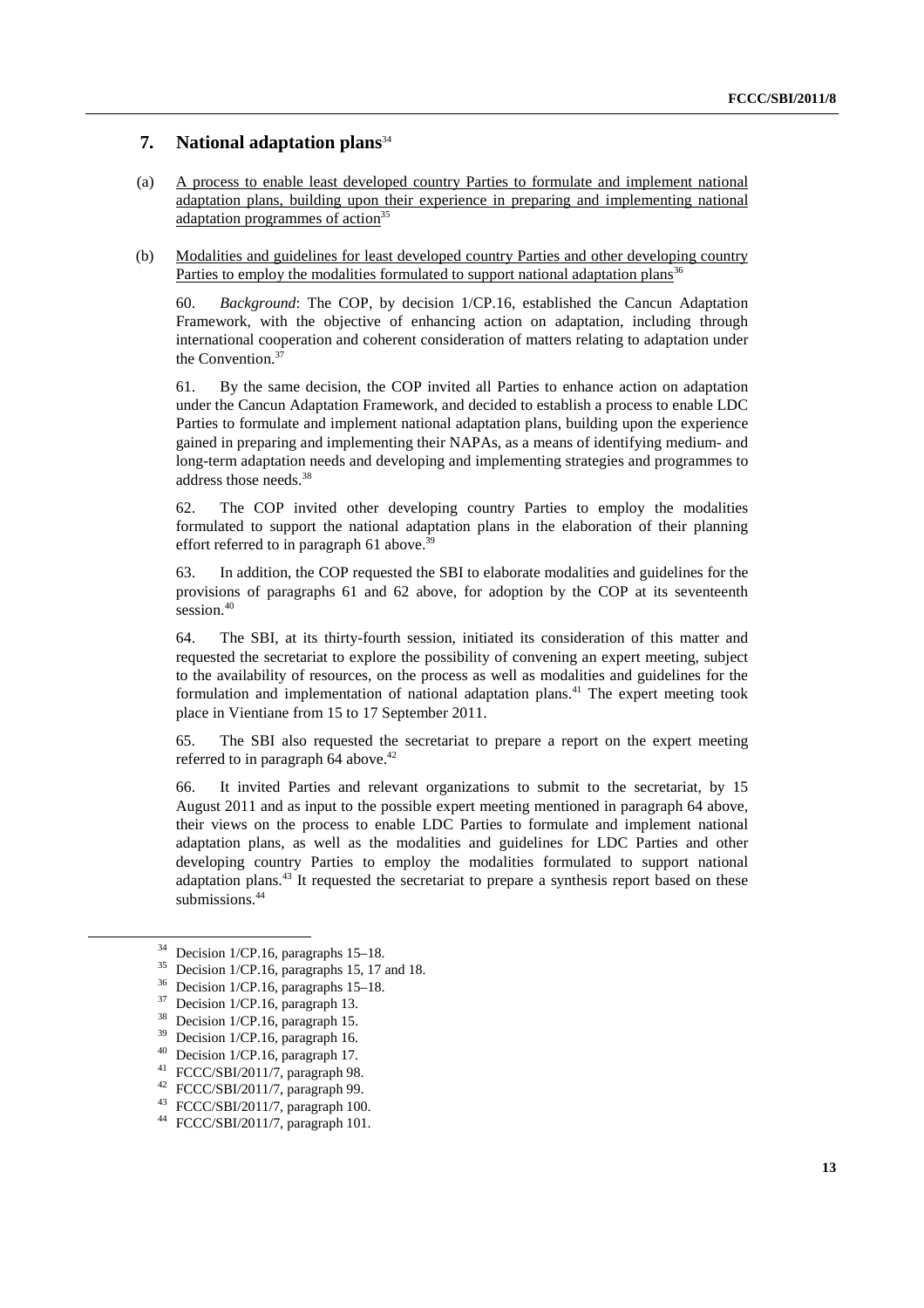| FCCC/SBI/2011/12        | Report on the expert meeting on the process and the<br>modalities and guidelines for the formulation and<br>implementation of national adaptation plans. Note by the<br>secretariat |
|-------------------------|-------------------------------------------------------------------------------------------------------------------------------------------------------------------------------------|
| FCCC/SBI/2011/MISC.7    | Views on the process and the modalities and guidelines<br>for national adaptation plans. Submissions from Parties<br>and intergovernmental organizations                            |
| <i>FCCC/SBI/2011/13</i> | Synthesis report on the process and the modalities and<br>guidelines for national adaptation plans. Note by the<br>secretariat                                                      |

67. *Action*: The SBI will be invited to consider the documents below, with a view to making recommendations to the COP at its seventeenth session.

### **8. Approaches to address loss and damage associated with climate change impacts in developing countries that are particularly vulnerable to the adverse effects of climate change to enhance adaptive capacity45**

#### **- Activities to be undertaken under the work programme**

68. *Background*: By decision 1/CP.16, the COP decided to establish a work programme to consider approaches to address loss and damage associated with climate change impacts in developing countries that are particularly vulnerable to the adverse effects of climate change,46 and requested the SBI to agree on activities to be undertaken under the work programme.47

69. At its thirty-fourth session, the SBI agreed to implement the work programme in accordance with document FCCC/SBI/2011/7, paragraphs 109–116.

70. At the same session, the SBI further agreed:

 (a) To consider additional activities, at subsequent sessions, including by taking into account, as appropriate:

(i) The outcomes of the workshop to identify challenges and gaps in the implementation of risk management approaches to the adverse effects of climate change referred to in document FCCC/SBI/2010/27, paragraph 86;

(ii) The outcomes of the initial activities undertaken in the context of the work programme;

(iii) Inputs from processes relevant to this issue;

 (b) To continue to further elaborate on the details of the broad thematic areas mentioned in document FCCC/SBI/2011/7, paragraph 109, at its subsequent sessions, as appropriate, with a view to generating a knowledge base for making recommendations on loss and damage to the COP for consideration at its eighteenth session, including elaborating the elements set out in decision  $1/CP.16$ , paragraph  $28(a),(b),(c)$  and (d), and drawing upon the submissions mentioned in paragraph 71 below as well as those contained in document  $\text{FCCC}/\text{SBI}/2011/\text{MISC}.1$ , in the context of the work programme.<sup>48</sup>

<sup>&</sup>lt;sup>45</sup> Decision 1/CP.16, paragraphs  $26-29$ .<br><sup>46</sup> Decision 1/CP.16, paragraph 26.

<sup>&</sup>lt;sup>47</sup> Decision 1/CP.16, paragraph 27.  $48$  FCCC/SBI/2011/7, paragraph 112.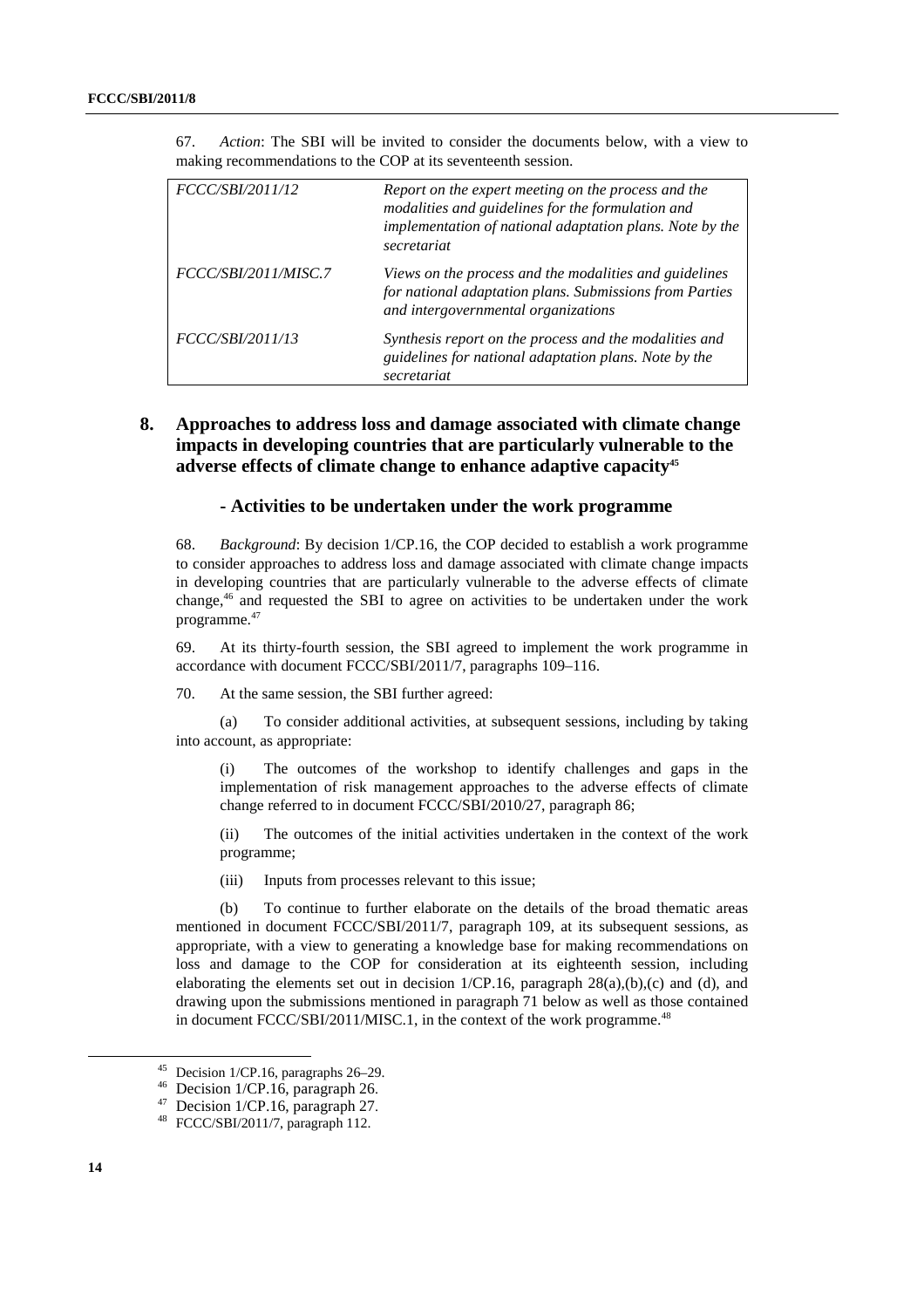71. At the same session, the SBI invited Parties and relevant organizations to submit to the secretariat, by 15 August 2011, further views and information on the themes to be addressed in the thematic areas in the implementation of the work programme and requested the secretariat to compile these submissions into a miscellaneous document for consideration at its thirty-fifth session and to prepare a synthesis report based on the submissions and other relevant information before its thirty-fifth session.<sup>49</sup>

72. *Action*: The SBI will be invited to consider additional activities, including by taking into account, as appropriate, the inputs mentioned in paragraph  $70(a)(i-iii)$  above, and to continue to further elaborate on the details of the broad thematic areas, including elaborating the elements set out in decision 1/CP.16, paragraph 28(a–d), and drawing upon the inputs mentioned in paragraph 70(b) above.

| FCCC/SBI/2011/MISC.8        | Views and information on the thematic areas in the<br>implementation of the work programme. Submissions<br>from Parties and relevant organizations |
|-----------------------------|----------------------------------------------------------------------------------------------------------------------------------------------------|
| <i>FCCC/SBI/2011/INF.13</i> | Synthesis report on views and information on the<br>thematic areas in the implementation of the work<br>programme. Note by the secretariat         |

### **9. Matters relating to Article 3, paragraph 14, of the Kyoto Protocol**

73. *Background*: The SBI, at its thirty-third session, considered this agenda item together with the SBSTA agenda item "Matters relating to Article 2, paragraph 3, of the Kyoto Protocol" in a joint contact group. At the same session, the SBI and the SBSTA requested the secretariat to organize a joint workshop to address matters relating to Article 2, paragraph 3, and Article 3, paragraph 14, of the Kyoto Protocol, before their thirty-fifth sessions.<sup>50</sup> This workshop will be held in Bonn on 19 and 20 September 2011, back to back with the workshop on promoting risk management approaches on the specific needs and concerns of developing country Parties arising from the impact of the implementation of response measures (see para. 55 above).

74. The SBI and the SBSTA agreed to continue to discuss matters related to Article 3, paragraph 14, and Article 2, paragraph 3, of the Kyoto Protocol, including consideration of the workshop report, in a joint contact group to be established by them at their thirty-fifth sessions.<sup>51</sup>

75. *Action*: The SBI and the SBSTA will be invited to consider the document below, with a view to agreeing on further action, as appropriate.

| <i>FCCC/SB/2011/INF.6</i> | Report on the joint workshop on matters relating to     |
|---------------------------|---------------------------------------------------------|
|                           | Article 2, paragraph 3, and Article 3, paragraph 14, of |
|                           | the Kyoto Protocol. Note by the secretariat             |

 <sup>49</sup> FCCC/SBI/2011/7, paragraph 110.

<sup>50</sup> FCCC/SBI/2010/27, paragraph 124.

<sup>51</sup> FCCC/SBI/2011/7, paragraph 123.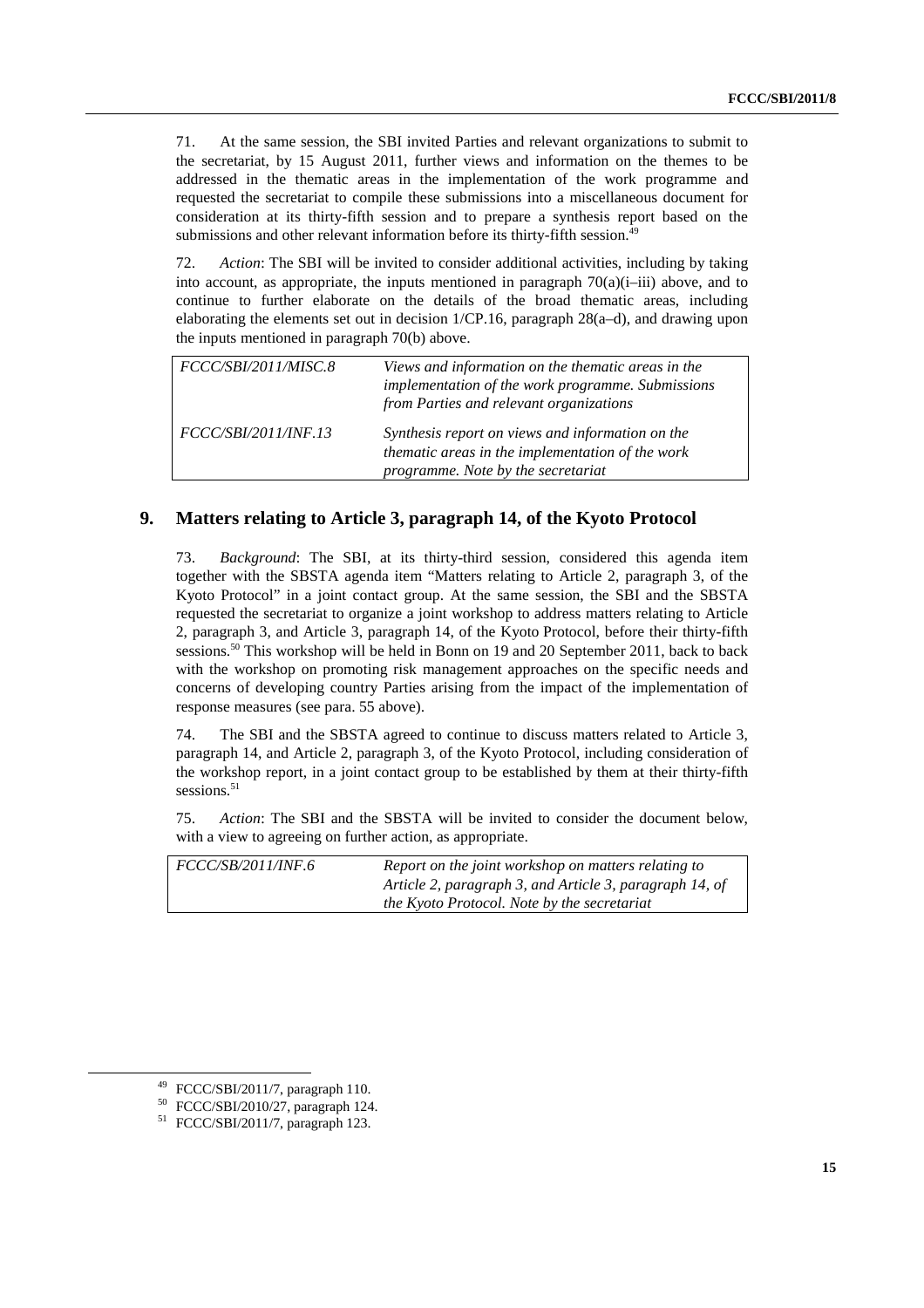**10. Forum on the impact of the implementation of response measures at the thirty-fourth and thirty-fifth sessions of the subsidiary bodies, with the objective of developing a work programme under the Subsidiary Body for Scientific and Technological Advice and the Subsidiary Body for Implementation to address these impacts, with a view to adopting, at the seventeenth session of the Conference of the Parties, modalities for the operationalization of the work programme and a possible forum on**  response measures<sup>52</sup>

76. *Background*: The COP, by decision 1/CP.16, decided to provide a forum on the impact of the implementation of response measures, and to that end requested the Chairs of the SBI and the SBSTA to convene such a forum at the thirty-fourth and thirty-fifth sessions of these bodies, with the objective of developing a work programme under the subsidiary bodies to address this impact, with a view to the COP adopting, at its seventeenth session, modalities for the operationalization of the work programme and a possible forum on response measures.<sup>53</sup>

77. During the thirty-fourth sessions of the SBI and the SBSTA, the Chairs convened such a forum. The SBI and the SBSTA agreed that the forum will continue at their thirtyfifth sessions, in order to carry out the work as agreed in decision  $1/CP.16$ , paragraph 93.<sup>54</sup>

78. Also at their thirty-fourth sessions, the SBI and the SBSTA invited Parties and relevant intergovernmental and non-governmental organizations to submit further views on the elements for the development of a work programme and a possible forum on response measures by 19 September 2011. They requested the secretariat to compile these views in a miscellaneous document for consideration by the SBI and the SBSTA at their thirty-fifth sessions.<sup>55</sup>

79. The SBI and the SBSTA requested the secretariat, under the guidance of the Chairs of the SBI and the SBSTA, to prepare a report on the special event held in the context of the forum at their thirty-fourth sessions and make it available at the thirty-fifth sessions of the SBI and the SBSTA.56

80. *Action*: The SBI and the SBSTA will be invited to consider the documents below, and the outcome of the forum on the impact of the implementation of response measures, held at the thirty-fourth and thirty-fifth sessions of the subsidiary bodies, with a view to recommending a draft decision on modalities for the operationalization of the work programme and a possible forum on response measures, for consideration and adoption by the COP at its seventeenth session.

| FCCC/SB/2011/MISC.4 | Further views on the elements for the development of a<br>work programme and a possible forum on response<br>measures. Submissions from Parties and relevant<br>organizations                                  |
|---------------------|----------------------------------------------------------------------------------------------------------------------------------------------------------------------------------------------------------------|
| FCCC/SB/2011/INF.5  | Report on the special event held in the context of the<br>forum on the impact of the implementation of response<br>measures at the thirty-fourth sessions of the subsidiary<br>bodies. Note by the secretariat |

 <sup>52</sup> Decision 1/CP.16, paragraph 93.

Decision 1/CP.16, paragraph 93.

<sup>54</sup> FCCC/SBSTA/2011/2, paragraph 62.

<sup>55</sup> FCCC/SBSTA/2011/2, paragraph 60.

<sup>56</sup> FCCC/SBSTA/2011/2, paragraph 61.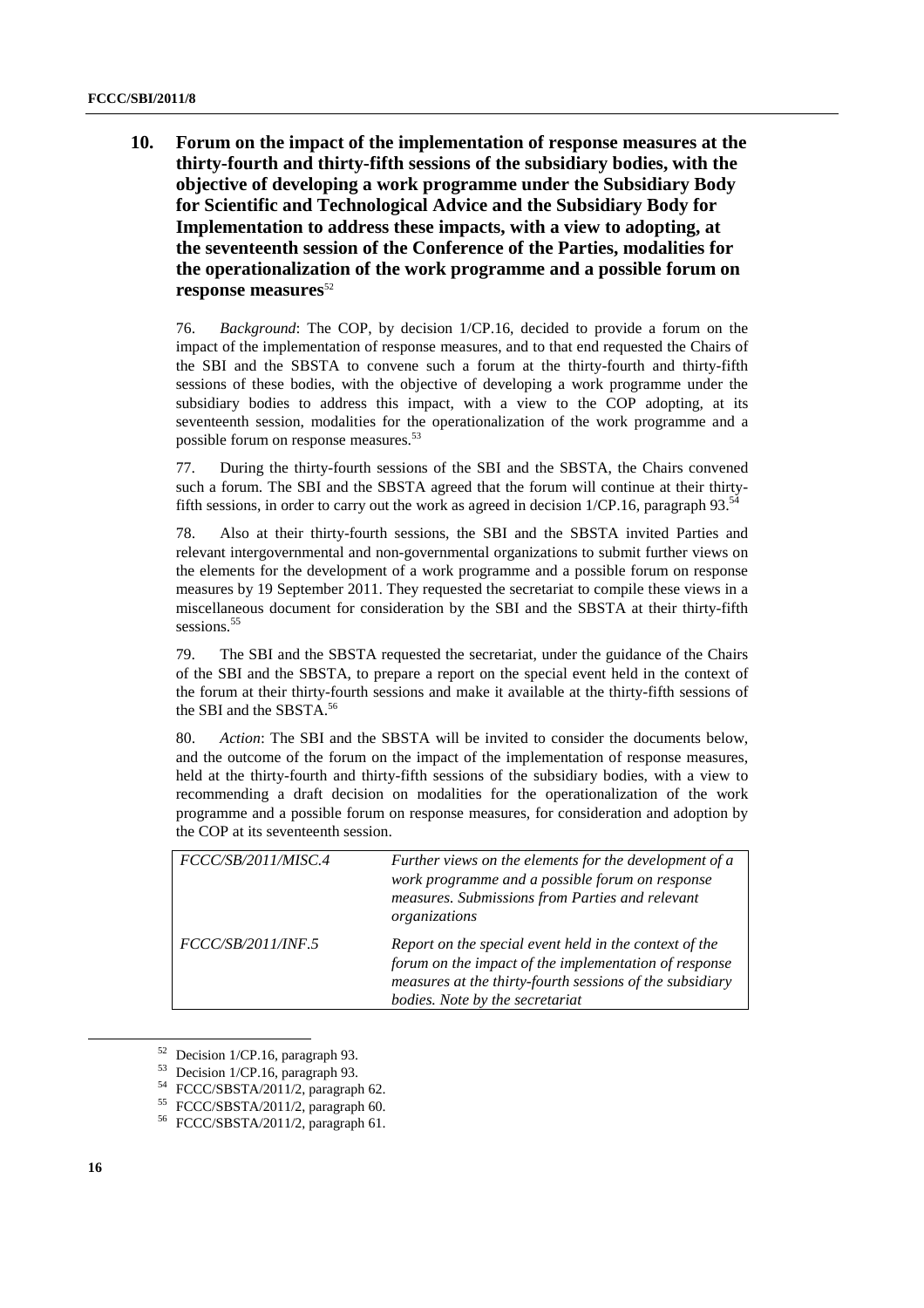### **11. Development and transfer of technologies**

81. *Background*: The COP, by decision 1/CP.16, decided to establish a Technology Mechanism, comprising a Technology Executive Committee (TEC) and a Climate Technology Centre and Network  $(TCN)$ ,<sup>57</sup> and decided that the TEC and the CTCN shall report, on an interim basis, to the COP, through the subsidiary bodies, on their respective activities and the performance of their respective functions.<sup>58</sup>

82. By the same decision, the COP decided that the TEC shall convene its first meeting as soon as practicable following the election of its members.<sup>59</sup> The first meeting of the TEC was held in Bonn from 1 to 3 September 2011.

83. The SBI, at its thirty-fourth session, recalled the conclusions of its thirty-second session inviting the GEF to provide half-yearly progress reports on the implementation of activities receiving support under the Poznan strategic programme on technology transfer.<sup>60</sup> It invited the GEF to provide reports on the progress made in carrying out its activities under the Poznan strategic programme, including its long-term implementation, for consideration by the SBI at its thirty-fifth and subsequent sessions, for the duration of the Poznan strategic programme.<sup>61</sup>

84. *Action*: The SBI will be invited to consider the documents below, with a view to determining any further action arising from them or recommending a draft decision on these matters for adoption by the COP at its seventeenth session, as appropriate.

| FCCC/SB/2011/2          | Report on activities and performance of the Technology<br><b>Executive Committee for 2011</b>                                                                          |
|-------------------------|------------------------------------------------------------------------------------------------------------------------------------------------------------------------|
| <i>FCCC/SBI/2011/14</i> | Report of the Global Environment Facility on the<br>progress made in carrying out the Poznan strategic<br>programme on technology transfer. Note by the<br>secretariat |

### **12. Capacity-building under the Convention**

85. *Background*: Pursuant to decision 6/CP.14, the SBI considered the second comprehensive review of the implementation of the framework for capacity-building in developing countries established by decision 2/CP.7 (hereinafter referred to as the capacitybuilding framework) at its thirtieth, thirty-second, thirty-third and thirty-fourth sessions and was unable to complete its work on this matter.

86. At its thirty-fourth session, the SBI agreed to continue consideration of this item at its thirty-fifth session based on the draft text contained in annex II to document FCCC/SBI/2011/7.62

87. *Action*: The SBI will be invited to continue consideration of this item with a view to recommending a draft decision on the outcome of the second comprehensive review for adoption by the COP at its seventeenth session.

 <sup>57</sup> Decision 1/CP.16, paragraph 117.

 $^{58}$  Decision 1/CP.16, paragraph 126.<br> $^{59}$  Decision 1/CP.16, paragraph 125.

Decision 1/CP.16, paragraph 125.

<sup>60</sup> FCCC/SBI/2010/10, paragraph 102.

<sup>61</sup> FCCC/SBI/2011/7, paragraph 137.

<sup>62</sup> FCCC/SBI/2011/7, paragraph 140.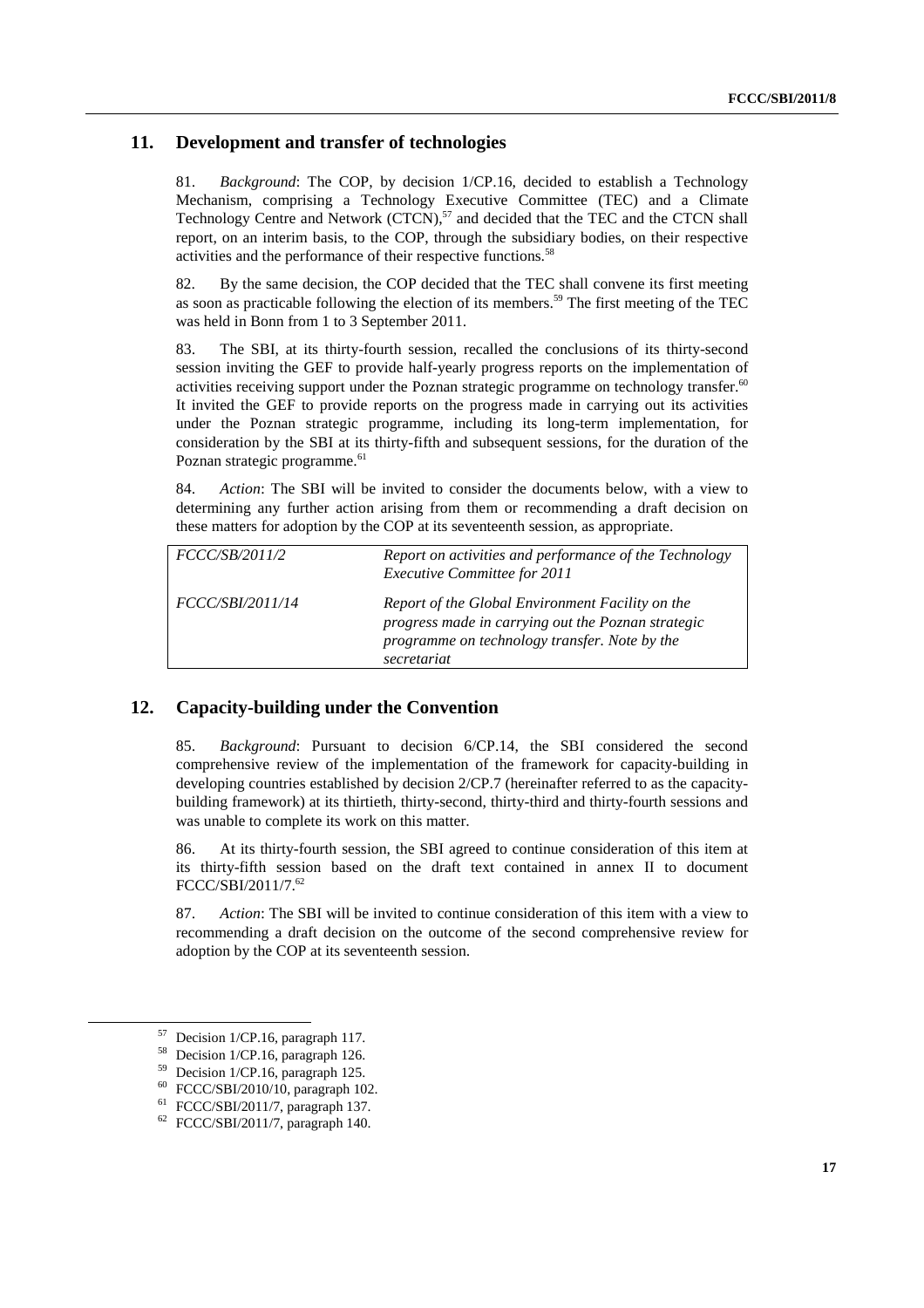| FCCC/SBI/2011/MISC.9        | Activities to implement the framework for capacity-<br>building in developing countries under decision<br>2/CP.7. Submissions from Parties and relevant<br>organizations                                                                                                                                                                |
|-----------------------------|-----------------------------------------------------------------------------------------------------------------------------------------------------------------------------------------------------------------------------------------------------------------------------------------------------------------------------------------|
| FCCC/SBI/2011/15            | Synthesis report on the implementation of the<br>framework for capacity-building in developing<br>countries. Note by the secretariat                                                                                                                                                                                                    |
| FCCC/CP/2010/5 and Add.1    | Report of the Global Environment Facility to the<br>Conference of the Parties. Note by the secretariat                                                                                                                                                                                                                                  |
| FCCC/SBI/2010/20            | Synthesis report on the implementation of the<br>framework for capacity-building in developing<br>countries. Note by the secretariat                                                                                                                                                                                                    |
| FCCC/SBI/2010/MISC.6        | Activities to implement the framework for capacity-<br>building in developing countries under decision<br>2/CP.7. Submissions from Parties and relevant<br>organizations                                                                                                                                                                |
| FCCC/SBI/2009/4             | Analysis of progress made in, and the effectiveness of,<br>the implementation of the framework for capacity-<br>building in developing countries in support of the<br>second comprehensive review of the capacity-building<br>framework. Note by the secretariat                                                                        |
| FCCC/SBI/2009/5             | Synthesis of experiences and lessons learned in the use<br>of performance indicators for monitoring and<br>evaluating capacity-building at the national and global<br>levels. Note by the secretariat                                                                                                                                   |
| FCCC/SBI/2009/MISC.1        | Information on experiences and lessons learned in the<br>use of performance indicators for monitoring and<br>evaluating capacity-building at the national and global<br>levels. Submissions from Parties and<br>intergovernmental organizations                                                                                         |
| FCCC/SBI/2009/MISC.2        | Additional or updated information and views relevant<br>to the completion of the second comprehensive review<br>of the capacity-building framework. Submissions by<br>Parties                                                                                                                                                           |
| FCCC/SBI/2009/MISC.12/Rev.1 | Submissions from the United Republic of Tanzania on<br>behalf of the Group of 77 and China and from Sweden<br>on behalf of the European Union and its Member<br>States on completion of the second comprehensive<br>review of the capacity-building framework in<br>developing countries under the Convention and the<br>Kyoto Protocol |

## **13. Capacity-building under the Kyoto Protocol**

88. *Background*: Pursuant to decision 6/CMP.4, the SBI considered the second comprehensive review of the implementation of the capacity-building framework as it relates to capacity-building for the implementation of the Kyoto Protocol at its thirtieth,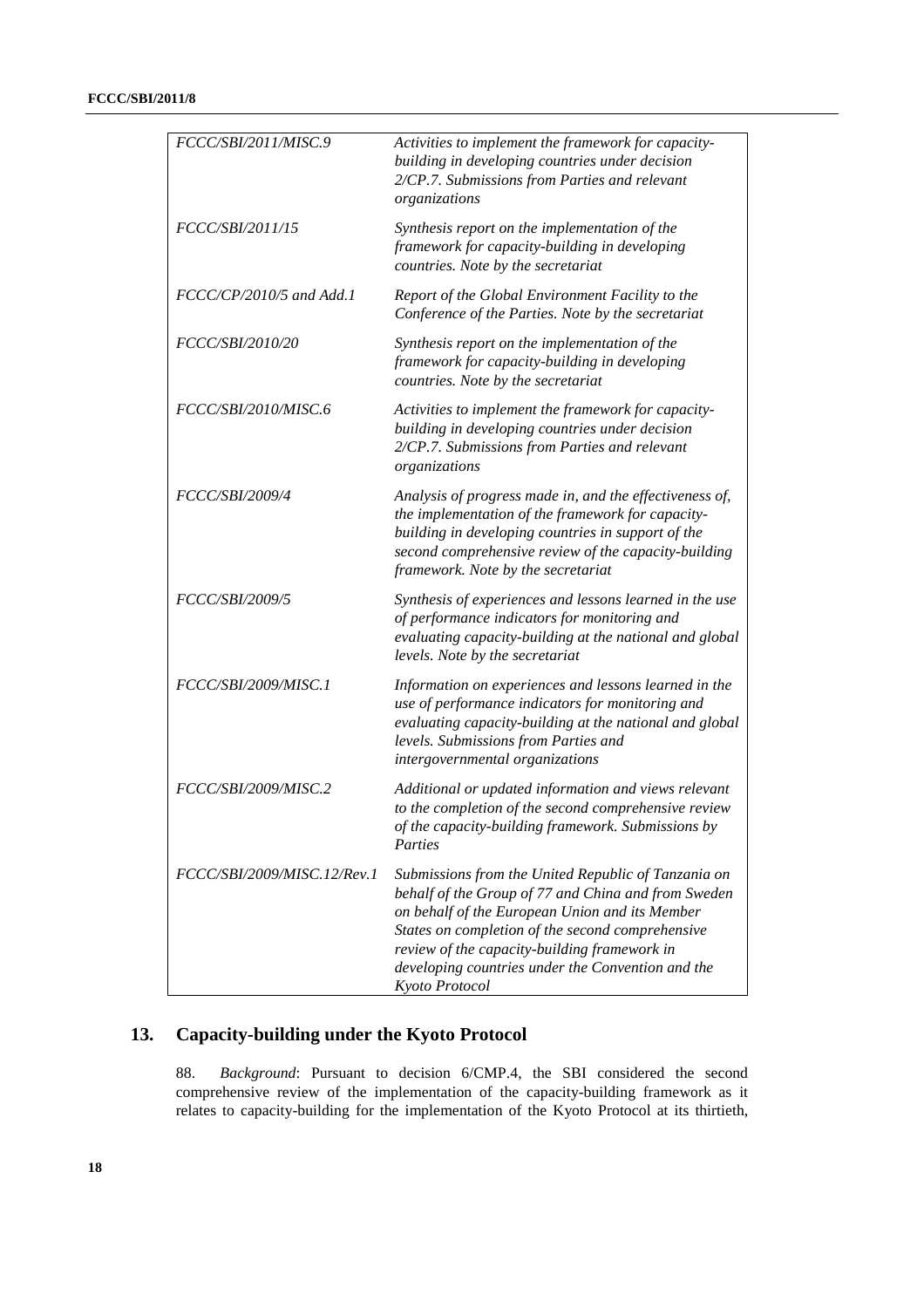thirty-second, thirty-third and thirty-fourth sessions and was unable to complete its work on this matter.

89. At its thirty-fourth session, the SBI agreed to continue consideration of this item at its thirty-fifth session based on the draft text contained in annex III to document FCCC/SBI/2011/7.63

90. *Action*: The SBI will be invited to continue consideration of this item with a view to recommending a draft decision on the outcome of the second comprehensive review for adoption by the CMP at its seventh session.

| FCCC/SBI/2011/MISC.9    | Activities to implement the framework for capacity-<br>building in developing countries under decision<br>2/CP.7. Submissions from Parties and relevant<br>organizations                                                                                         |
|-------------------------|------------------------------------------------------------------------------------------------------------------------------------------------------------------------------------------------------------------------------------------------------------------|
| <i>FCCC/SBI/2011/15</i> | Synthesis report on the implementation of the<br>framework for capacity-building in developing<br>countries. Note by the secretariat                                                                                                                             |
| FCCC/KP/CMP/2010/10     | Annual report of the Executive Board of the clean<br>development mechanism to the Conference of the<br>Parties serving as the meeting of the Parties to the<br>Kyoto Protocol                                                                                    |
| <i>FCCC/SBI/2010/20</i> | Synthesis report on the implementation of the<br>framework for capacity-building in developing<br>countries. Note by the secretariat                                                                                                                             |
| FCCC/SBI/2010/MISC.6    | Activities to implement the framework for capacity-<br>building in developing countries under decision<br>2/CP.7. Submissions from Parties and relevant<br>organizations                                                                                         |
| <i>FCCC/SBI/2009/4</i>  | Analysis of progress made in, and the effectiveness of,<br>the implementation of the framework for capacity-<br>building in developing countries in support of the<br>second comprehensive review of the capacity-building<br>framework. Note by the secretariat |
| <i>FCCC/SBI/2009/5</i>  | Synthesis of experiences and lessons learned in the use<br>of performance indicators for monitoring and<br>evaluating capacity-building at the national and global<br>levels. Note by the secretariat                                                            |
| FCCC/SBI/2009/MISC.1    | Information on experiences and lessons learned in the<br>use of performance indicators for monitoring and<br>evaluating capacity-building at the national and global<br>levels. Submissions from Parties and<br>intergovernmental organizations                  |
| FCCC/SBI/2009/MISC.2    | Additional or updated information and views relevant<br>to the completion of the second comprehensive review<br>of the capacity-building framework. Submissions by<br>Parties                                                                                    |

63 FCCC/SBI/2011/7, paragraph 143.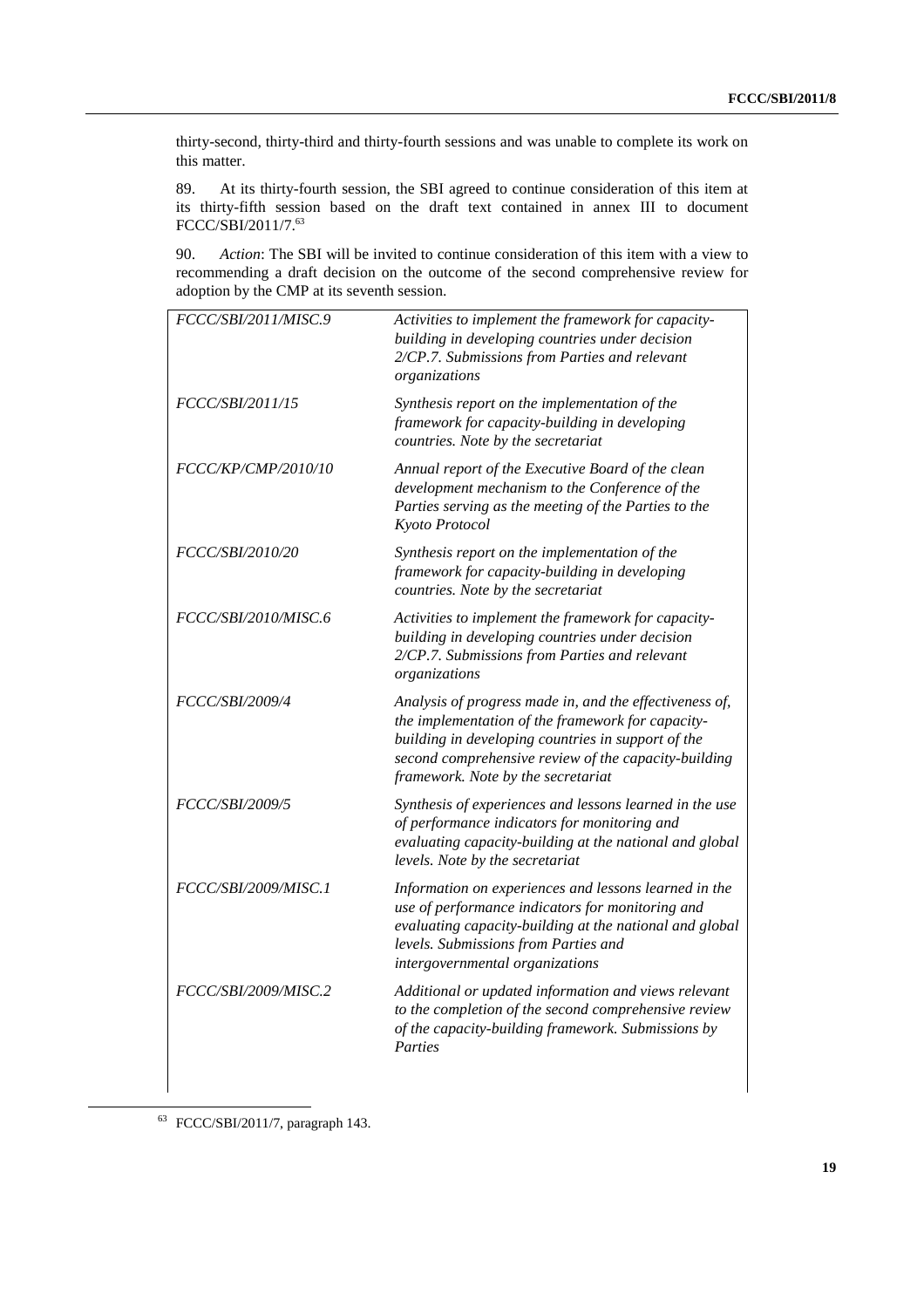| FCCC/SBI/2009/MISC.12/Rev.1 | Submissions from the United Republic of Tanzania on<br>behalf of the Group of 77 and China and from Sweden<br>on behalf of the European Union and its Member<br>States on completion of the second comprehensive<br>review of the capacity-building framework in<br>developing countries under the Convention and the |
|-----------------------------|-----------------------------------------------------------------------------------------------------------------------------------------------------------------------------------------------------------------------------------------------------------------------------------------------------------------------|
|                             | Kyoto Protocol                                                                                                                                                                                                                                                                                                        |

### **14. Report of the administrator of the international transaction log under the Kyoto Protocol**

91. *Background*: The CMP, by decision 12/CMP.1, requested the SBI to consider, at its future sessions, the annual reports of the administrator of the international transaction log (ITL), with a view to requesting the CMP to provide guidance, as necessary, in relation to the operation of registry systems.

92. *Action*: The SBI will be invited to consider the 2011 report of the administrator of the ITL and to prepare conclusions or a draft decision for adoption by the CMP at its seventh session.

| FCCC/KP/CMP/2011/7 | Annual report of the administrator of the international<br>transaction log under the Kyoto Protocol. Note by the<br>secretariat |
|--------------------|---------------------------------------------------------------------------------------------------------------------------------|
|                    |                                                                                                                                 |

### **15. Amendment of the Kyoto Protocol in respect of procedures and mechanisms relating to compliance**

93. *Background*: The SBI, at its thirty-fourth session, agreed to discuss this matter further at its thirty-fifth session.<sup>64</sup> The agenda item is based on a proposal from Saudi Arabia contained in document FCCC/KP/CMP/2005/2 and on decision 27/CMP.1.

94. *Action*: The SBI will be invited to continue its consideration of this matter.

| $\mid$ FCCC/KP/CMP/2005/2 | Proposal from Saudi Arabia to amend the Kyoto |
|---------------------------|-----------------------------------------------|
|                           | Protocol. Note by the secretariat             |

### **16. Procedures, mechanisms and institutional arrangements for appeals against the decisions of the Executive Board of the clean development mechanism**

95. *Background*: The CMP, by decision 3/CMP.6, requested the SBI to make recommendations to it with a view to its adopting a decision at its seventh session on procedures, mechanisms and institutional arrangements under the CMP to allow for appeals against decisions of the Executive Board of the clean development mechanism (CDM) based on decision 2/CMP.5, paragraph 42, taking into account the recommendations of the Executive Board contained in annex II to its annual report.<sup>65</sup>

96. The SBI, at its thirty-fourth session,<sup>66</sup> took note of the submissions in document FCCC/SBI/2011/MISC.2 and the information provided in the document prepared by the

 <sup>64</sup> FCCC/SBI/2011/7, paragraph 145.

<sup>65</sup> Decision 3/CMP.6, paragraph 18.

<sup>66</sup> FCCC/SBI/2011/7, paragraphs 149 and 150.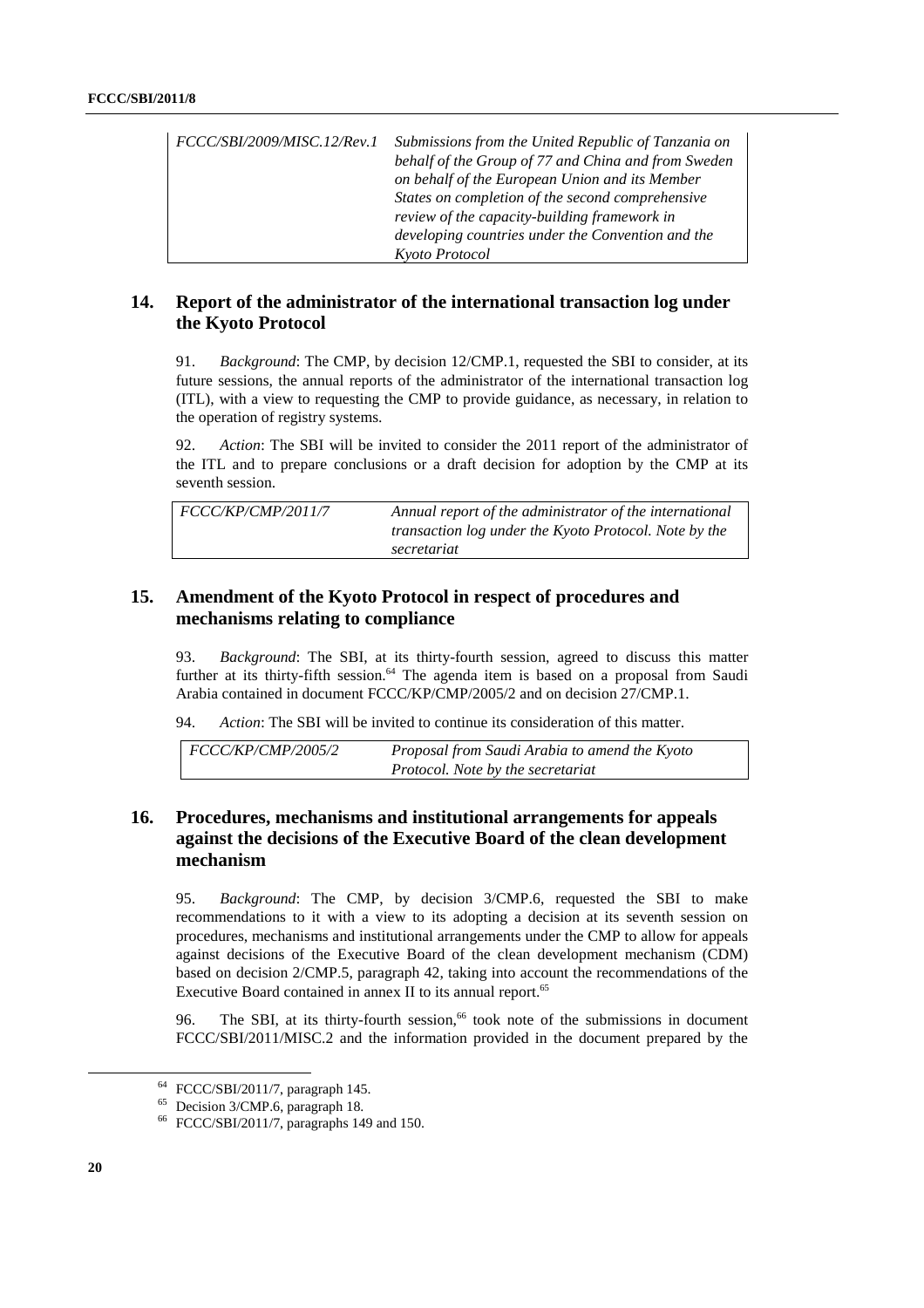secretariat on procedures, mechanisms and institutional arrangements for appeals against decisions of the Executive Board of the CDM.<sup>67</sup> The SBI noted the recommendations made by the Executive Board contained in annex II to its 2010 annual report.<sup>68</sup>

97. At the same session, the SBI took note of the initial draft text,<sup>69</sup> as proposed by the co-chairs of the group, although there were divergent views among Parties. It agreed to continue consideration of the matter at its next session.

98. *Action*: The SBI will be invited to continue consideration of this matter with a view to preparing recommendations for consideration by the CMP at its seventh session.

| FCCC/SBI/2011/MISC.2 | Views on procedures, mechanisms and institutional<br>arrangements for appeals against the decisions of the<br>Executive Board of the clean development mechanism.<br>Submissions from Parties and relevant organizations |
|----------------------|--------------------------------------------------------------------------------------------------------------------------------------------------------------------------------------------------------------------------|
| FCCC/TP/2011/3       | Procedures, mechanisms and institutional<br>arrangements for appeals against the decisions of the<br>Executive Board of the clean development mechanism.<br>Technical paper                                              |
| FCCC/KP/CMP/2010/10  | Annual report of the Executive Board of the clean<br>development mechanism to the Conference of the<br>Parties serving as the meeting of the Parties to the<br>Kyoto Protocol                                            |

### **17. Administrative, financial and institutional matters**

#### (a) Budget performance for the biennium 2010–2011

99. *Background*: A performance report on income and expenditure for the first 18 months of the biennium has been prepared to inform Parties of income received, expenditure incurred and results achieved as at 30 June 2011. This report is contained in document FCCC/SBI/2011/16. Information on the latest status of contributions by Parties, as at 15 November 2011, is contained in document FCCC/SBI/2011/INF.14.

100. *Action*: The SBI will be invited to take note of the information presented in the documents and any additional relevant information provided orally by the Executive Secretary and to decide on actions that may need to be included in draft decisions on administrative and financial matters to be recommended for adoption by the COP at its seventeenth session and by the CMP at its seventh session.

| <i>FCCC/SBI/2011/16</i>     | Budget performance for the biennium 2010–2011 as at<br>30 June 2011. Note by the Executive Secretary |
|-----------------------------|------------------------------------------------------------------------------------------------------|
| $\mid$ FCCC/SBI/2011/INF.14 | Status of contributions as at 15 November 2011. Note<br>by the secretariat                           |

#### (b) Continuing review of the functions and operations of the secretariat

101. *Background*: The SBI, at its twenty-first session,<sup>70</sup> decided to review the functions and operations of the secretariat under this sub-item annually.

 <sup>67</sup> FCCC/TP/2011/3.

<sup>68</sup> FCCC/KP/CMP/2010/10.

<sup>69</sup> FCCC/SBI/2011/7, annex IV.

<sup>70</sup> FCCC/SBI/2004/19, paragraph 105.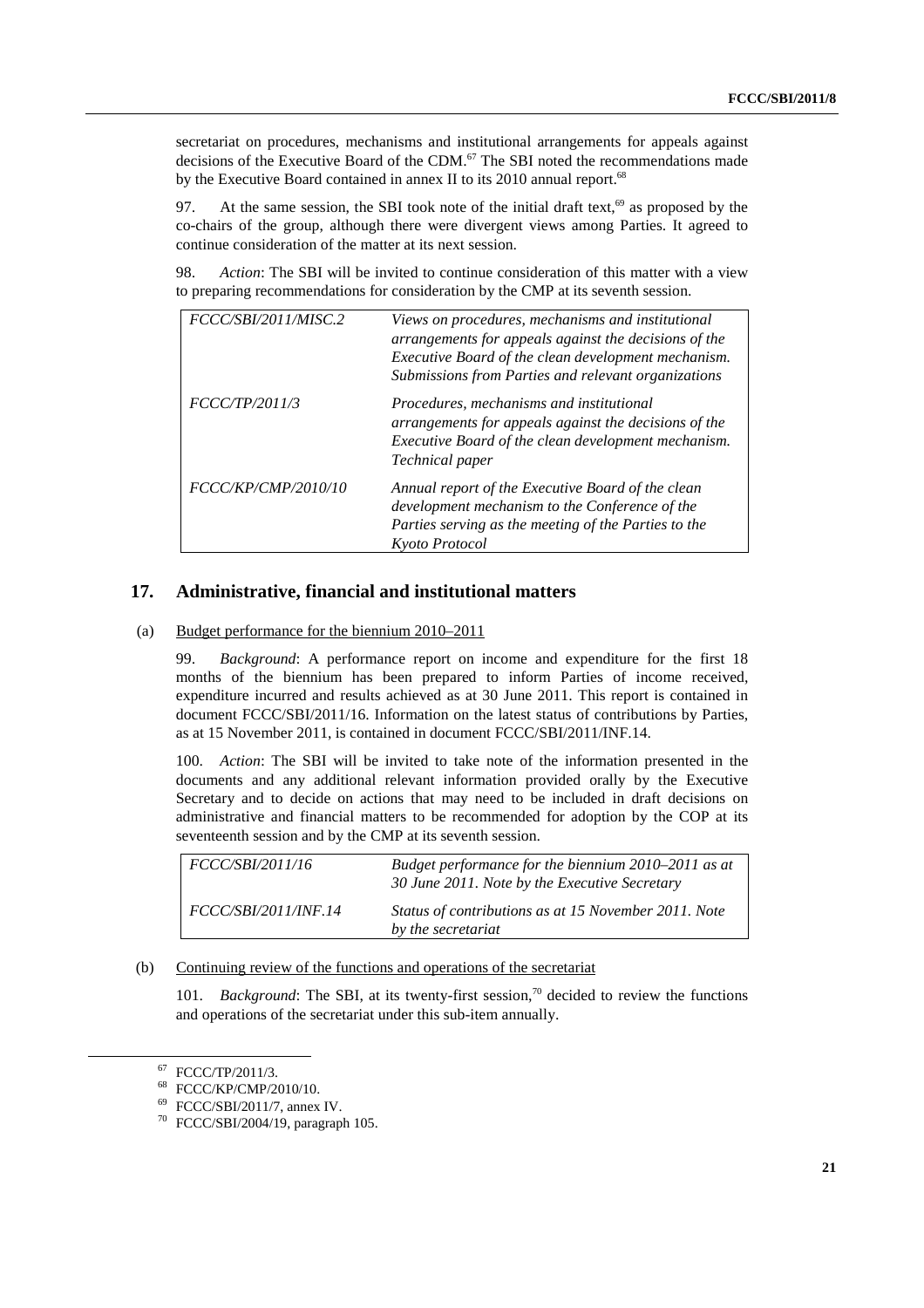102. At its thirty-fourth session, the SBI requested the Executive Secretary to provide a report on planned efficiency gains for the biennium 2012–2013 for its consideration at its thirty-fifth session. $71$ 

103. *Action*: The SBI will be invited to take note of relevant information on the budget performance of the secretariat and the report of the Executive Secretary on planned efficiency gains for the biennium 2012–2013, and to make recommendations, as appropriate.

| <i>FCCC/SBI/2011/16</i>     | Budget performance for the biennium 2010–2011 as at<br>30 June 2011. Note by the Executive Secretary |
|-----------------------------|------------------------------------------------------------------------------------------------------|
| <i>FCCC/SBI/2011/INF.15</i> | Report on planned efficiency gains for the biennium<br>2012–2013. Note by the Executive Secretary    |

#### (c) Implementation of the Headquarters Agreement

104. *Background*: The SBI, at its seventeenth session,<sup>72</sup> requested the Host Government and the Executive Secretary to report, once a year, on progress regarding the implementation of the Headquarters Agreement.

105. The last report was provided to the SBI at its thirty-fourth session, at which the SBI noted that the completion of the new conference facilities in Bonn had been further delayed due to circumstances beyond the control of the German Government.<sup>73</sup> The SBI was also informed of delays in the completion of the new premises for the secretariat in Bonn.

106. At its thirty-fourth session, the SBI invited the Host Government and the Executive Secretary to report to it at its thirty-fifth session on further progress made on these and other aspects of the implementation of the Headquarters Agreement.

107. *Action*: The SBI will be invited to consider the statements and to take any action deemed necessary.

### **18. Other matters**

108. Any other matters arising during the session will be taken up under this item.

### **19. Report on the session**

109. *Background*: A draft report on the work of the session will be prepared for adoption by the SBI at the end of the session.

110. *Action*: The SBI will be invited to adopt the draft report and authorize the Rapporteur to complete the report after the session, under the guidance of the Chair and with the assistance of the secretariat.

 $71$  FCCC/SBI/2011/7, paragraph 191.

<sup>72</sup> FCCC/SBI/2002/17, paragraph 58.

<sup>73</sup> FCCC/SBI/2011/7, paragraph 199.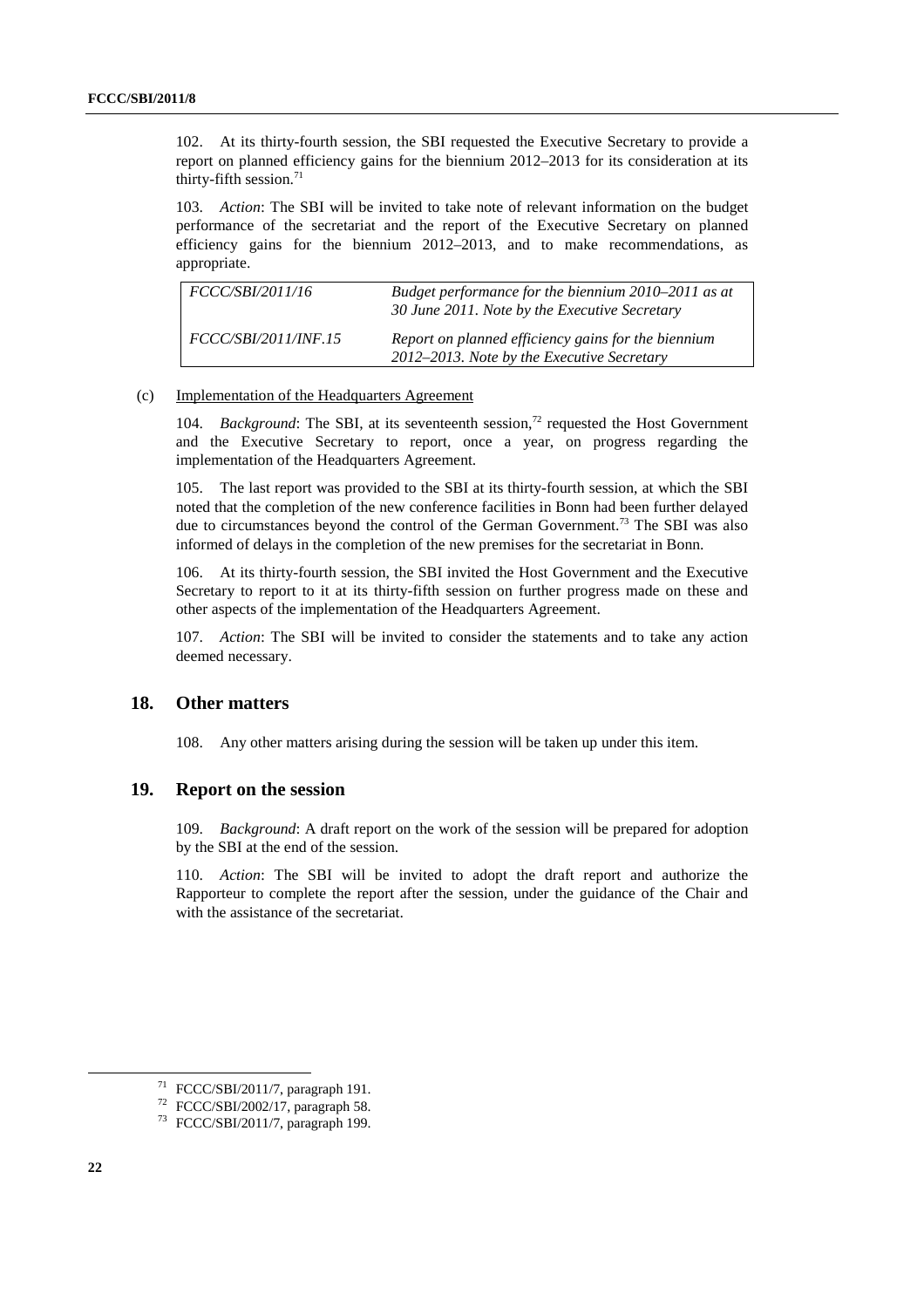## **Annex**

[English only]

## **Documents before the Subsidiary Body for Implementation at its thirtyfifth session**

## **Documents prepared for the session**

| FCCC/SBI/2011/8        | Provisional agenda and annotations. Note by the<br><b>Executive Secretary</b>                                                                                                                                                                                                                                                                                                                                                                                                 |
|------------------------|-------------------------------------------------------------------------------------------------------------------------------------------------------------------------------------------------------------------------------------------------------------------------------------------------------------------------------------------------------------------------------------------------------------------------------------------------------------------------------|
| FCCC/SBI/2011/9        | National greenhouse gas inventory data for the<br>period 1990–2009. Note by the secretariat                                                                                                                                                                                                                                                                                                                                                                                   |
| FCCC/SBI/2011/10       | Progress report on the work of the Consultative<br>Group of Experts on National Communications from<br>Parties not included in Annex I to the Convention.<br>Note by the secretariat                                                                                                                                                                                                                                                                                          |
| FCCC/SBI/2011/10/Add.1 | Progress report on the work of the Consultative<br>Group of Experts on National Communications from<br>Parties not included in Annex I to the Convention.<br>Note by the secretariat. Addendum. Report on the<br>workshop on facilitating the development and long-<br>term sustainability of processes, and the<br>establishment and maintenance of national technical<br>teams, for the preparation of national<br>communications, including greenhouse gas<br>inventories. |
| FCCC/SBI/2011/10/Add.2 | Progress report on the work of the Consultative<br>Group of Experts on National Communications from<br>Parties not included in Annex I to the Convention.<br>Note by the secretariat. Addendum. Report on the<br>workshop on greenhouse gas inventory hands-on<br>training for the Latin America and Caribbean region.                                                                                                                                                        |
| FCCC/SBI/2011/11       | Report on the twentieth meeting of the Least<br>Developed Countries Expert Group. Note by the<br>secretariat                                                                                                                                                                                                                                                                                                                                                                  |
| FCCC/SBI/2011/12       | Report on the expert meeting on the process and the<br>modalities and guidelines for the formulation and<br>implementation of national adaptation plans. Note by<br>the secretariat                                                                                                                                                                                                                                                                                           |
| FCCC/SBI/2011/13       | Synthesis report on the process and the modalities<br>and guidelines for national adaptation plans. Note by<br>the secretariat                                                                                                                                                                                                                                                                                                                                                |
| FCCC/SBI/2011/14       | Report of the Global Environment Facility on the<br>progress made in carrying out the Poznan strategic<br>programme on technology transfer. Note by the<br>secretariat                                                                                                                                                                                                                                                                                                        |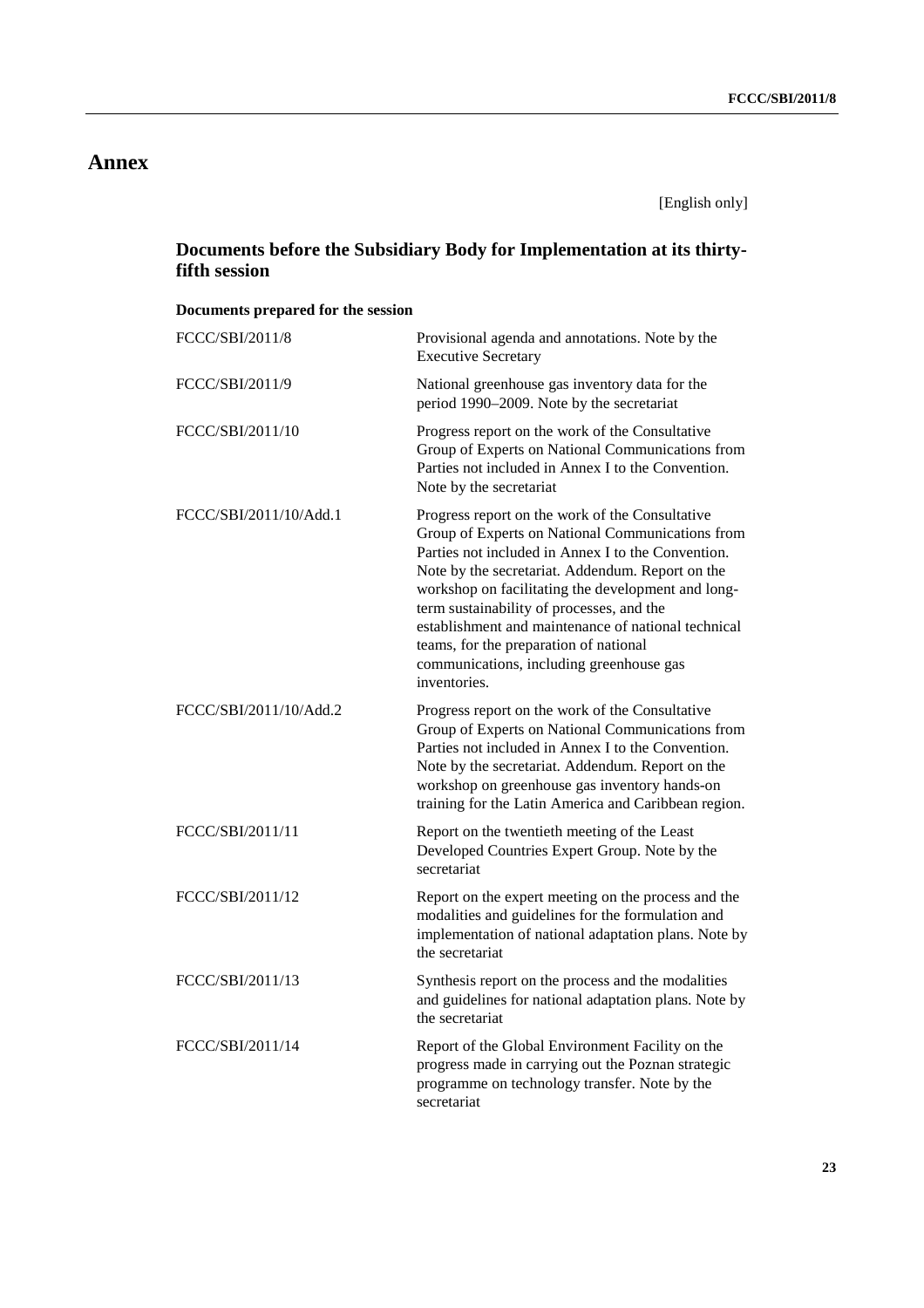| FCCC/SBI/2011/15     | Synthesis report on the implementation of the<br>framework for capacity-building in developing<br>countries. Note by the secretariat                                                                                                                                                                                         |
|----------------------|------------------------------------------------------------------------------------------------------------------------------------------------------------------------------------------------------------------------------------------------------------------------------------------------------------------------------|
| FCCC/SBI/2011/16     | Budget performance for the biennium 2010–2011 as<br>at 30 June 2011. Note by the Executive Secretary                                                                                                                                                                                                                         |
| FCCC/SBI/2011/INF.8  | Status of submission and review of fifth national<br>communications. Note by the secretariat                                                                                                                                                                                                                                 |
| FCCC/SBI/2011/INF.9  | Information on financial support provided by the<br>Global Environment Facility for the preparation of<br>national communications from Parties not included<br>in Annex I to the Convention. Note by the secretariat                                                                                                         |
| FCCC/SBI/2011/INF.10 | Support provided to developing country Parties and<br>activities undertaken to strengthen existing and,<br>where needed, establish national and regional<br>systematic observation and monitoring networks.<br>Note by the secretariat                                                                                       |
| FCCC/SBI/2011/INF.11 | Report on the workshop to identify challenges and<br>gaps in the implementation of risk management<br>approaches to the adverse effects of climate change.<br>Note by the secretariat                                                                                                                                        |
| FCCC/SBI/2011/INF.12 | Report on the workshop on promoting risk<br>management approaches on the specific needs and<br>concerns of developing country Parties arising from<br>the impact of the implementation of response<br>measures. Note by the secretariat                                                                                      |
| FCCC/SBI/2011/INF.13 | Synthesis report on views and information on the<br>thematic areas in the implementation of the work<br>programme. Note by the secretariat                                                                                                                                                                                   |
| FCCC/SBI/2011/INF.14 | Status of contributions as at 15 November 2011.<br>Note by the secretariat                                                                                                                                                                                                                                                   |
| FCCC/SBI/2011/INF.15 | Report on planned efficiency gains for the biennium<br>2012-2013. Note by the Executive Secretary                                                                                                                                                                                                                            |
| FCCC/SBI/2011/MISC.4 | Information by Parties not included in Annex I to the<br>Convention on the detailed costs incurred, including<br>in-kind contributions, for the preparation of their<br>most recent national communications, and on the<br>financial resources received through the Global<br>Environment Facility. Submissions from Parties |
| FCCC/SBI/2011/MISC.5 | Views on elements to be taken into account in<br>developing guidance to the Global Environment<br>Facility. Submissions from Parties                                                                                                                                                                                         |
| FCCC/SBI/2011/MISC.6 | Information on the support provided to developing<br>country Parties and on activities undertaken to<br>strengthen existing, and to establish, national and<br>regional systematic observation and monitoring<br>networks. Submissions from Parties                                                                          |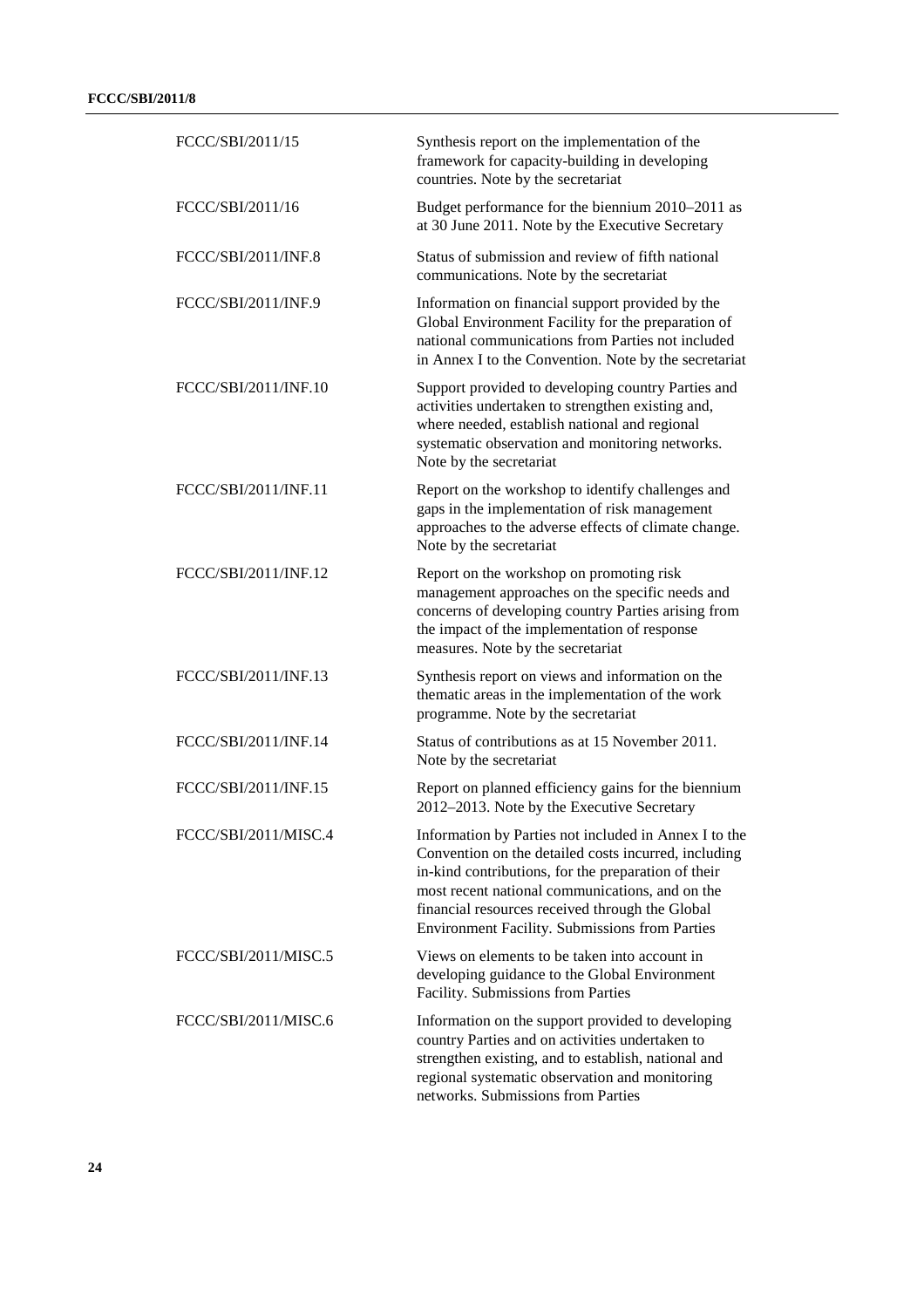| FCCC/SBI/2011/MISC.7               | Views on the process and the modalities and<br>guidelines for national adaptation plans. Submissions<br>from Parties and intergovernmental organizations                                                       |
|------------------------------------|----------------------------------------------------------------------------------------------------------------------------------------------------------------------------------------------------------------|
| FCCC/SBI/2011/MISC.8               | Views and information on the thematic areas in the<br>implementation of the work programme.<br>Submissions from Parties and relevant organizations                                                             |
| FCCC/SBI/2011/MISC.9               | Activities to implement the framework for capacity-<br>building in developing countries under decision<br>2/CP.7. Submissions from Parties and relevant<br>organizations                                       |
| FCCC/SB/2011/2                     | Report on activities and performance of the<br>Technology Executive Committee for 2011                                                                                                                         |
| FCCC/SB/2011/INF.5                 | Report on the special event held in the context of the<br>forum on the impact of the implementation of<br>response measures at the thirty-fourth sessions of the<br>subsidiary bodies. Note by the secretariat |
| FCCC/SB/2011/INF.6                 | Report on the joint workshop on matters relating to<br>Article 2, paragraph 3, and Article 3, paragraph 14,<br>of the Kyoto Protocol. Note by the secretariat                                                  |
| FCCC/SB/2011/MISC.4                | Further views on the elements for the development<br>of a work programme and a possible forum on<br>response measures. Submissions from Parties and<br>relevant organizations                                  |
| FCCC/TP/2011/7                     | Identification and implementation of medium- and<br>long-term adaptation activities in least developed<br>countries. Technical paper                                                                           |
| Other documents before the session |                                                                                                                                                                                                                |
| FCCC/CP/2011/7                     | Report of the Global Environment Facility to the<br>Conference of the Parties. Note by the secretariat                                                                                                         |
| $FCCC/CP/2010/5$ and Add.1         | Report of the Global Environment Facility to the<br>Conference of the Parties. Note by the secretariat                                                                                                         |
| FCCC/KP/CMP/2011/7                 | Annual report of the administrator of the international<br>transaction log under the Kyoto Protocol. Note by the                                                                                               |

FCCC/KP/CMP/2011/8 and Add.1 Annual compilation and accounting report for Annex B Parties under the Kyoto Protocol for 2011. Note by the secretariat FCCC/KP/CMP/2010/10 Annual report of the Executive Board of the clean

secretariat

development mechanism to the Conference of the Parties serving as the meeting of the Parties to the Kyoto Protocol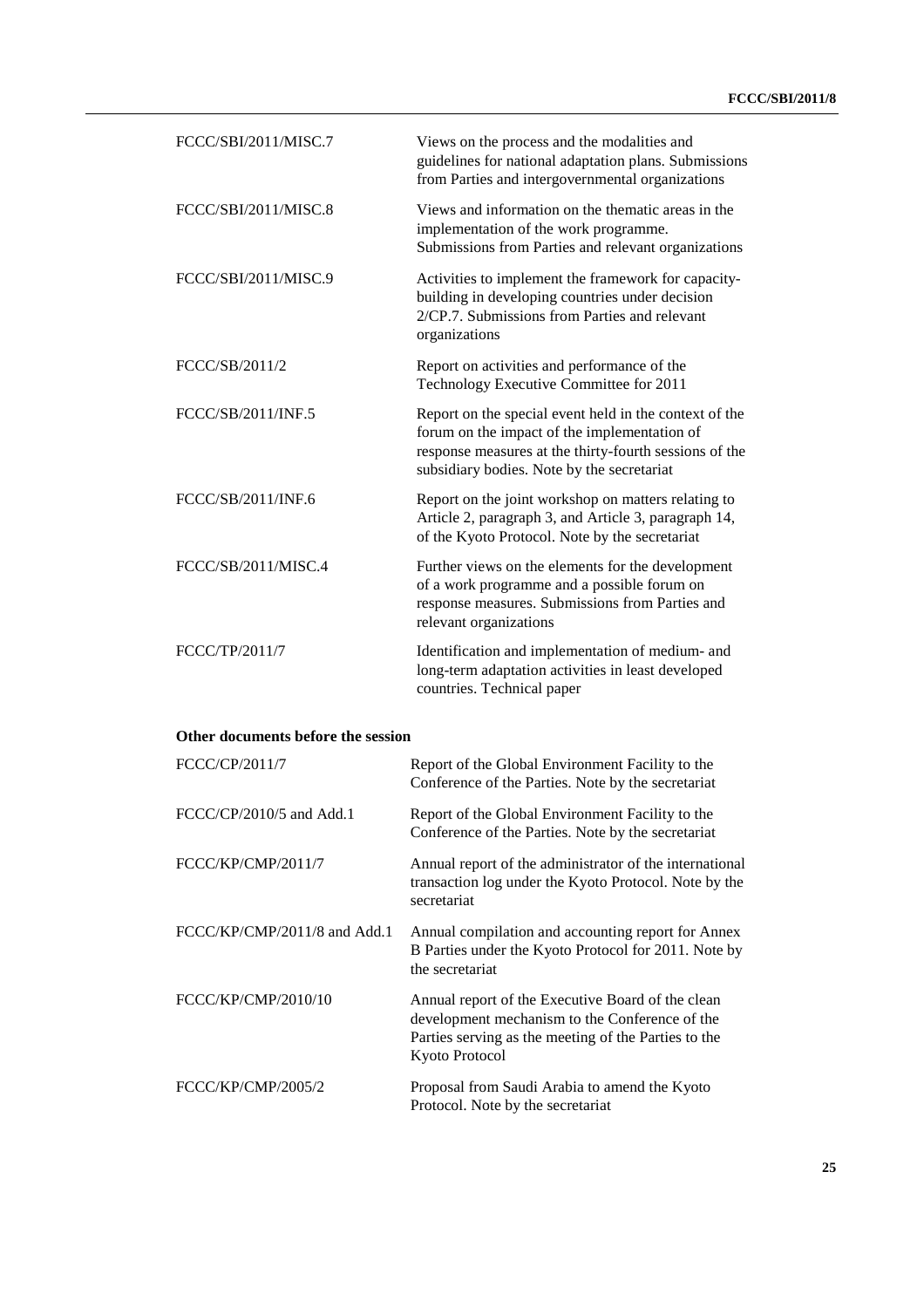| FCCC/SBI/2011/7 and Add.1 | Report of the Subsidiary Body for Implementation on<br>its thirty-fourth session, held in Bonn from 6 to 17<br>June 2011                                                                                                                                                                             |
|---------------------------|------------------------------------------------------------------------------------------------------------------------------------------------------------------------------------------------------------------------------------------------------------------------------------------------------|
| FCCC/SBI/2011/INF.1       | Compilation and synthesis of fifth national<br>communications. Executive summary. Note by the<br>secretariat                                                                                                                                                                                         |
| FCCC/SBI/2011/INF.1/Add.1 | Compilation and synthesis of fifth national<br>communications. Note by the secretariat. Addendum.<br>Policies, measures, and past and projected future<br>greenhouse gas emission trends of Parties included in<br>Annex I to the Convention                                                         |
| FCCC/SBI/2011/INF.1/Add.2 | Compilation and synthesis of fifth national<br>communications. Note by the secretariat. Addendum.<br>Financial resources, technology transfer,<br>vulnerability, adaptation and other issues relating to<br>the implementation of the Convention by Parties<br>included in Annex I to the Convention |
| FCCC/SBI/2011/INF.2       | Compilation and synthesis of supplementary<br>information incorporated in fifth national<br>communications submitted in accordance with Article<br>7, paragraph 2, of the Kyoto Protocol. Note by the<br>secretariat                                                                                 |
| FCCC/SBI/2011/MISC.2      | Views on procedures, mechanisms and institutional<br>arrangements for appeals against the decisions of the<br>Executive Board of the clean development<br>mechanism. Submissions from Parties and relevant<br>organizations                                                                          |
| FCCC/SBI/2010/17          | Synthesis report on the national adaptation<br>programme of action process, including operation of<br>the Least Developed Countries Fund. Note by the<br>secretariat.                                                                                                                                |
| FCCC/SBI/2010/20          | Synthesis report on the implementation of the<br>framework for capacity-building in developing<br>countries. Note by the secretariat                                                                                                                                                                 |
| FCCC/SBI/2010/26          | Report on the eighteenth meeting of the Least<br>Developed Countries Expert Group. Note by the<br>secretariat                                                                                                                                                                                        |
| FCCC/SBI/2010/MISC.6      | Activities to implement the framework for capacity-<br>building in developing countries under decision<br>2/CP.7. Submissions from Parties and relevant<br>organizations                                                                                                                             |
| FCCC/SBI/2010/MISC.9      | Information on the preparation and implementation of<br>national adaptation programmes of action, including<br>on accessing funds from the Least Developed<br>Countries Fund. Submissions from Parties and<br>relevant organizations                                                                 |